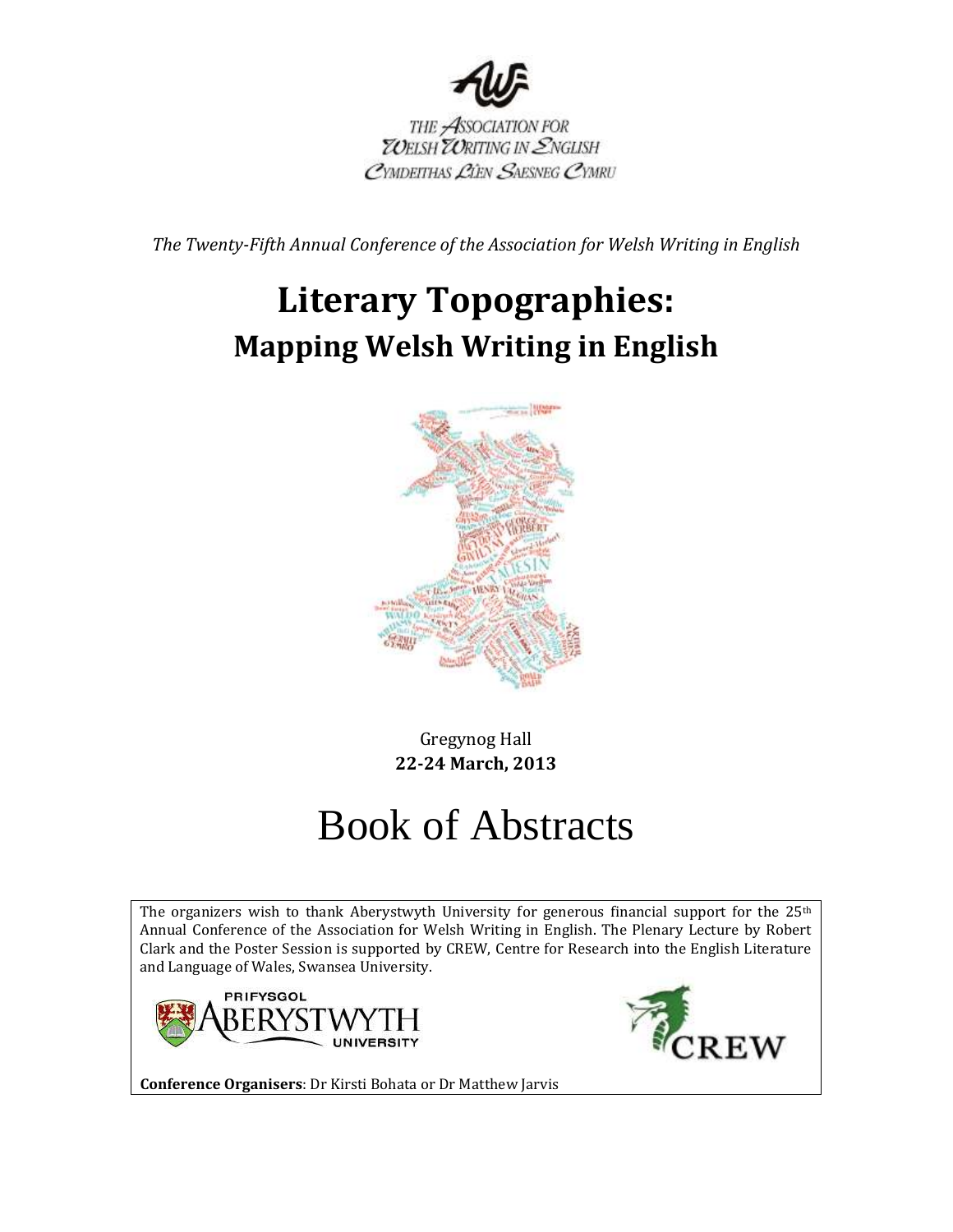# **Plenary speakers**

# **Professor Tony Brown**

Tony Brown is Professor of English at Bangor University and Co-director of the R.S. Thomas Study Centre. His study of R.S. Thomas in the Writers of Wales series is about to be re-issued by UWP to mark Thomas's centenary. His most recent project is the editing (with Jason Walford Davies ) of R.S. Thomas's *Uncollected Poems* (Bloodaxe).

# **Dr Robert Clark**

Robert Clark was until last year Reader in English at UEA. In his long career he has published and edited books and articles across a wide range of English and American fiction and prose from Defoe to Michael Ondaatie. An early exponent of 'the digital turn', since 1998 he has been the architect and driving force behind [LiteraryEncyclopedia.com](https://home.swan.ac.uk/uniquesigb3a5efea452c573c7e16d7492b27155a/uniquesig1/exchweb/bin/redir.asp?URL=http://LiteraryEncyclopedia.com) and since 2011 of the pioneering [MappingWriting.com.](https://home.swan.ac.uk/uniquesigb3a5efea452c573c7e16d7492b27155a/uniquesig1/exchweb/bin/redir.asp?URL=http://MappingWriting.com)

# **Professor Damian Walford Davies**

Damian Walford Davies is Rendel Professor of English and Head of Department at Aberystwyth University, where his research fields include Romanticism, Welsh Writing in English, and creative writing. Recent publications include *Cartographies of Culture: New Geographies of Welsh Writing in English* (University of Wales Press, 2012); the poetry collection *Witch* (Seren, 2012); a critical edition of Brenda Chamberlain's *The Protagonists* (Parthian 2013); and, as editor, *R. S. Thomas: Poems to Elsi* (Seren, 2013).

# **Dr Tristan Hughes**

Tristan Hughes was born in Atikokan, Ontario, and brought up around Llangoed, Anglesey. Hughes is the author of *[The Tower](http://www.newwelshreview.com/bantani.php?page=article&url=http%3A%2F%2Fwww.gwales.com%2Fbibliographic%2F%3Fsource%3Dnwr%26isbn%3D9781902638362)*, *[Send My Cold Bones Home](http://www.newwelshreview.com/bantani.php?page=article&url=http%3A%2F%2Fwww.gwales.com%2Fbibliographic%2F%3Fsource%3Dnwr%26isbn%3D9781902638768)* and *[Revenant](http://www.newwelshreview.com/bantani.php?page=article&url=http%3A%2F%2Fwww.gwales.com%2Fbibliographic%2F%3Fsource%3Dnwr%26isbn%3D9780330451956)*, all set on Anglesey; his most recent novel is *[Eye Lake](http://www.newwelshreview.com/bantani.php?page=article&url=http%3A%2F%2Fwww.gwales.com%2Fbibliographic%2F%3Fsource%3Dnwr%26isbn%3D9780330451987)*, set in Canada.

# **Professor M. Wynn Thomas**

M. Wynn Thomas is Professor of English and Emyr Humphreys Professor of English, CREW, Swansea University. As executor of R. S. Thomas's unpublished estate, he edited the posthumous volume *Residues* (Bloodaxe, 2002). His latest publication is *R. S. Thomas: Serial Obsessive* (University of Wales Press, 2013).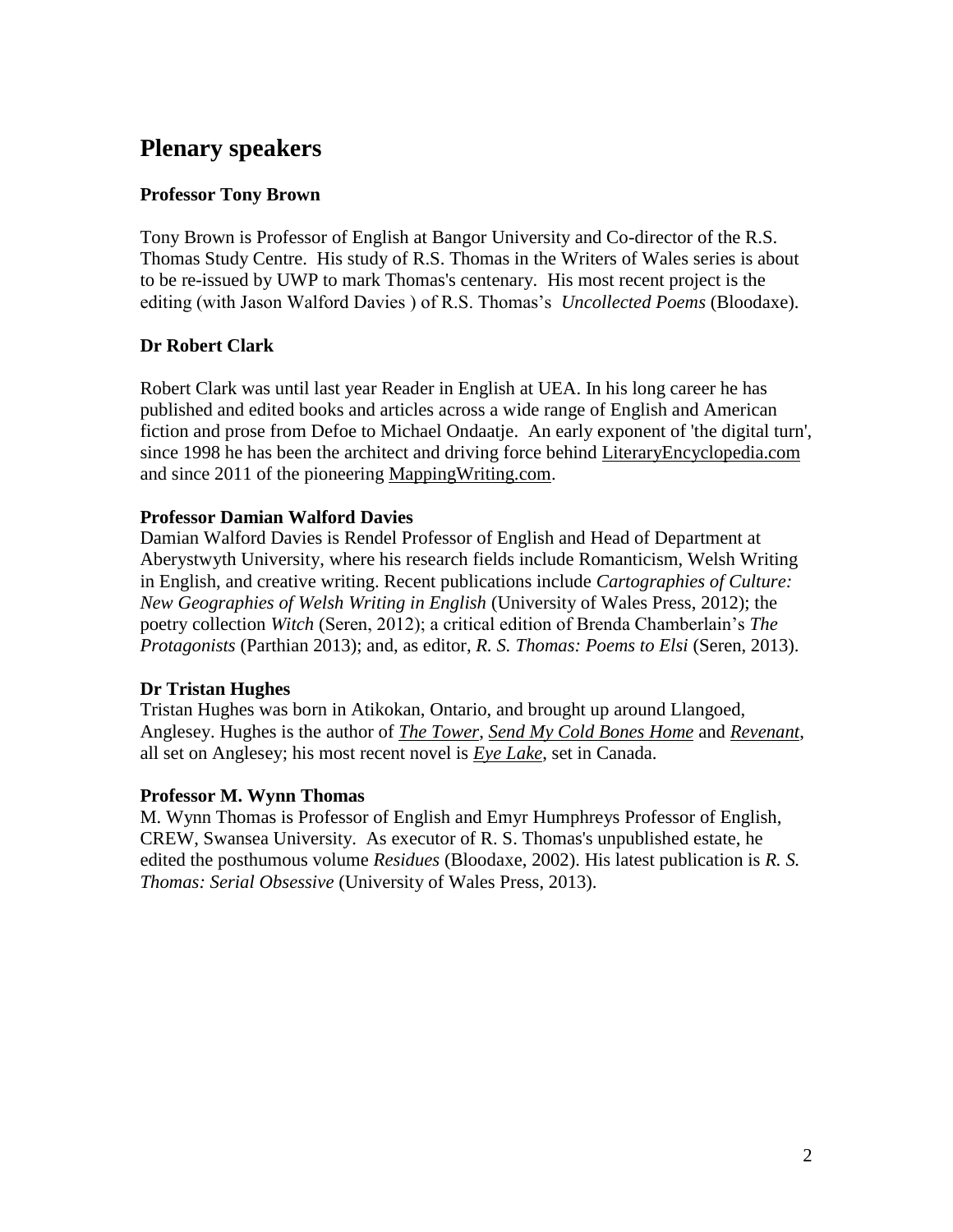### **Abstracts**

(alphabetically by presenter)

# **Neal Alexander**

(University of Nottingham) neal.alexander@nottingham.ac.uk

#### **'Senses of place: Jo Shapcott's border country'**

This paper will offer a reading of Jo Shapcott's 'Gladestry Quatrians' from *Tender Taxes* (2001), concentrating particularly on the text's involved figurations of the Welsh border country around Gladestry/Llanfair Llythynwg. The twenty-nine poems of this sequence are loose 'versions' of Rainer Maria Rilke's *Quatrains Valaisans* (1926), but substitute the hilly, liminal topographies of Radnorshire for Rilke's lush Swiss landscapes and invent a distinctively 'uneasy' mode of pastoral verse. Shapcott's text, which shuttles between different languages, cultures, and poetic forms, is much preoccupied with the phenomenology of borders and boundaries, edges and divides, disclosing a profoundly unsettled, unsettling sense of place. Indeed, the very notion of a 'sense of place' is both literalised and multiplied in 'Gladestry Quatrians': this is a text in which the five senses are engaged not just in passively apprehending but actively making places, and in making sense of the worlds in which they take place. Accordingly, this paper will describe the fluid interplay that occurs between the body and the landscape, both of which are subject to recurrent metamorphoses, and the role played by the senses in mediating such exchanges. Drawing upon recent work in literary geography and cultures of sense, I argue that Shapcott's equivocally 'Welsh' poem-sequence reveals the boundaries of self, body, and place to be flexible and osmotic, subject to the ramifications of change and chance at any moment. In so doing, it implies the possibility of new articulations between 'sense' and 'place' on the borders of Welsh writing in English

# Biographical note:

Neal Alexander lectures in English literature at the University of Nottingham. He is the author of *Ciaran Carson: Space, Place, Writing* (LUP, 2010) and co-editor (with David Cooper) of *Poetry & Geography* (LUP, 2013) and (with James Moran) of *Regional Modernisms* (EUP, 2013).

# **Jon Anderson & Sarah Morse**

(Cardiff University) & (Swansea University) AndersonJ@Cardiff.ac.uk; sarahmorse@gmail.com

#### **'Page & Place: Ongoing Compositions of Plot' and 'Plotting theory, mapping texts'**

As a spatial turn continues across the social sciences and humanities, a range of disciplines are beginning to explore the connections between who and where we are. To this end, literature is a key resource to draw upon. This paper draws on a major research project to examine the key relationships between literar yand literal worlds. The paper argues that although it is common to frame the relationship between the literary and the literal as separate and bounded we argue that this boundary itself is more imagined than real. We use the spatial metaphor of 'entanglement's (following Sharp et al, 2000) to suggest how the literary plot of the story and the literal plot of a location are always implicated in, and constitutive of, one another. The paper goes on to outline how, if we take the hybrid nature of page and plot seriously, we can capture this idea of dyadic entanglement through the notion of 'plot'. Plot is at once the crucial narrative or story line of creative writing, whilst also being a locatable, geographical territory. The entangled nature of these different, yet connected, aspects of plot is indicated by a third definition – the ability to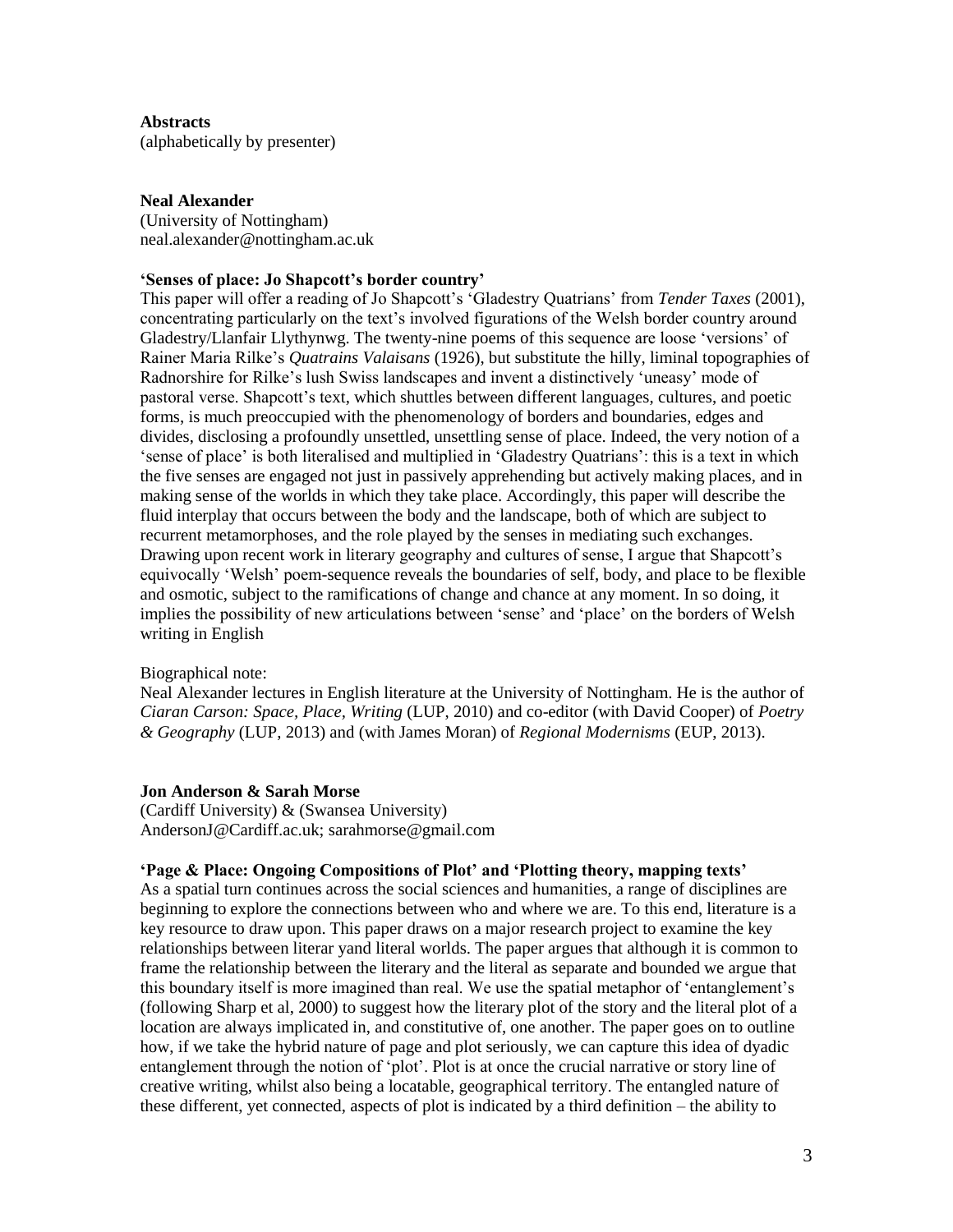intrigue, subvert, scheme, or imagine. Just as we think we have nailed the plot as 'simply' a story telling device, or a geographical location, it loosens its independent moorings and re-tangles its- 'self' with its 'other' – our plots are therefore never singular, but always plural. We go on to outline how these various aspects of plot can be mapped, with reference to a number of Welsh authors writing in English about the city of Cardiff.

# Biographical notes:

#### Jon Anderson

My academic interest is oriented around the 'extraordinary sets of relations between people and places' (Holloway & Hubbard, 2000:6). These 'extraordinary relations' circulate around a number of spaces of interest: Environmental Action and Identity; Geography, Place & Culture; Rural Political Action; Water Worlds and Surfing Places; Emerging Ontologies; Literary Geographies; Innovative methodologies and communication. These research interests have led to a range of international quality research publications and funding projects. They also inform my undergraduate and postgraduate teaching, both of which have won national teaching awards (Royal Town Planning Institute Awards for Teaching Excellence, 2009, 2011). My key publications include: *Understanding Cultural Geography: Places and Traces* (2012), *Water Worlds: Human Geographies of the Ocean* (with Peters, K, 2013), and *Page and Place: Ongoing Compositions of Plot* (with Morse, S, forthcoming).

#### Sarah Morse

My research focuses on literary depictions of place, and communities in Wales, in rural, (post)industrial and urban landscapes. I completed my doctoral thesis,'"The Black Pastures": the significance of landscape in the work of Gwyn Thomas and Ron Berry' in 2010, at CREW, Swansea University. Forthcoming publications include *Page and Place: Ongoing Compositions of Plot* (with Anderson J., 2013). I am currently Executive Officer for the Learned Society of Wales, Wales's national scholarly academy.

#### **Malcolm Ballin**

(Independent / Cardiff University) ballin@Cardiff.ac.uk

# **'"Where are you from?" Place and origins in short fiction in Dock Leaves'**

Concepts of place and origin supply recurrent themes in short fiction in Welsh periodicals in English. The stories in Dock Leaves  $(1949 - 58)$  - 'The Voice of Pembrokeshire speaking to Wales'- demonstrate continuing preoccupations with home and territory: exilic themes, stories of hidden wealth, fears of separation, worries about imprisonment in the home environment. The magazine's editor, Raymond Garlick and its founder, Roland Mathias, contribute stories that turn about their protagonists' attraction to (and sometimes repulsion from) places of origin. Powerful emotions are centred in contrasts between rural heritages and alienating encounters with industrialised or city environments, sometimes experienced, as Raymond Williams suggests, as 'a kind of fall<sup>'</sup>

As early as the 1950s, the phenomenon that Richard Dainnotto characterises as 'the fear of placelessness brought about by an incipient globalisation' already surfaces in the context of this regional production. The pressures of cultural change invite continual reinterpretations of myths of personal origins, In Pierre Bourdieu's formulation, this kind of writing is charged with a 'legitimising, reinforcing capacity'.

The paper will discuss a number of the pieces of short fiction in Dock Leaves in order to demonstrate the prevalence of these characteristics and will consider them in the light of work by the theorists cited above.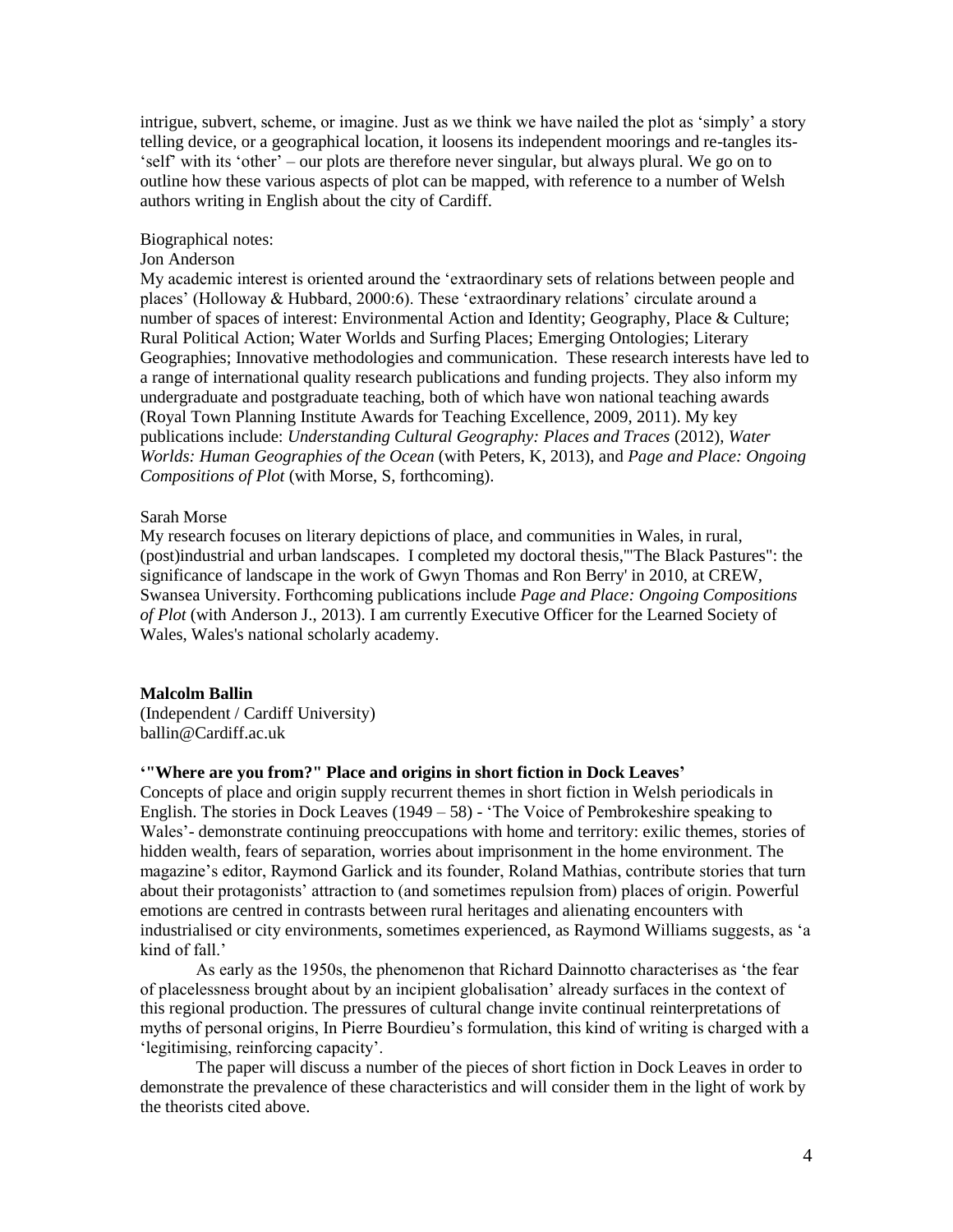Biographical note:

Malcolm Ballin is an Independent Researcher, based at Cardiff University. His book *Irish Periodical Culture* was published by Palgrave Macmillan in 2008. A further publication, *Welsh Periodicals in English: 1882-2012*, is due from University of Wales Press in July 2013, as part of the Writers of Wales series.

# **Georgia Burdett**

(Swansea University) G.E.BURDETT.435156@swansea.ac.uk

# **'Quests of psycho-physical recovery in the Welsh landscape: the novels of Lloyd Jones'**

Lloyd Jones' novels *Mr Vogel* [2004] and *Mr Cassini* [2006] explore the geographies of a troubled body and mind. After nearly dying of alcoholism, undergoing spells in hospital and living rough, Jones embarked on a series of walks around the Welsh perimeter- a journey of more than a thousand miles. These walks (repeated in different directions) were a crucial aspect of the novels' composition and his recovery. Despite the physical endurance needed to complete the trek, Jones' work prioritises mental stability over physical wholeness. Disabled protagonists are prolific in the novels, which are an eclectic mix of memoir, travelogue, and fiction; crippled Mr Vogel, disfigured Duxie, and disturbed Olly travel Wales-wide, searching for the ever-elusive truth of their disabilities and personal histories. The release of travel, even when it is travel of the mind, is depicted as being restorative of mental and physical health. Intricate plotting allows Jones to begin to unravel the complex psychology of disability and myth-making. While challenging recurring representations of Wales as a 'disabled nation', these novels present a landscape imbued with recuperation and hope. Yet Jones' work thankfully avoids the pitfalls of overdone, unrealistic 'overcoming-disability' stories. He recognises that maintaining the ongoing relationships between geographic, mythical, and psychological places is intrinsic to our overall wellbeing, and, in doing so, delivers internalised, localised, and nationalised tour guides that are unlike anything Welsh writing in English has seen before.

#### Biographical note:

I am a PhD researcher at Swansea University based in CREW, Dept of English with additional supervision from Health Sciences. My thesis tracks the cultural evolution of disability in Welsh writing in English from the 1950s up to the present day. I am being supervised by Dr Kirsti Bohata, Prof. M. Wynn Thomas and Prof. Anne Borsay.

#### **Louise Chamberlain**

(University of Nottingham) aexlach@nottingham.ac.uk

# **'Thresholds of Environment in Zoë Skoulding's** *Remains of a Future City* **and Patrick McGuinness's** *Jilted City'*

This paper will consider how the poetry of Zoë Skoulding and Patrick McGuinness constructs and/or deconstructs boundaries between forms of Welsh environments. McGuinness and Skoulding are elective Welsh residents, and both maintain a preoccupation with how places interact and intersect with each other, what Doreen Massey calls 'meeting places'.[1] I will therefore consider how McGuinness and Skoulding's poetry mediates between environments, temporal boundaries, and thresholds of poetic form, as Subha Mukherji suggests: 'the threshold is Janus-faced, looking not only in and out, but behind and ahead. It is also a space that refracts into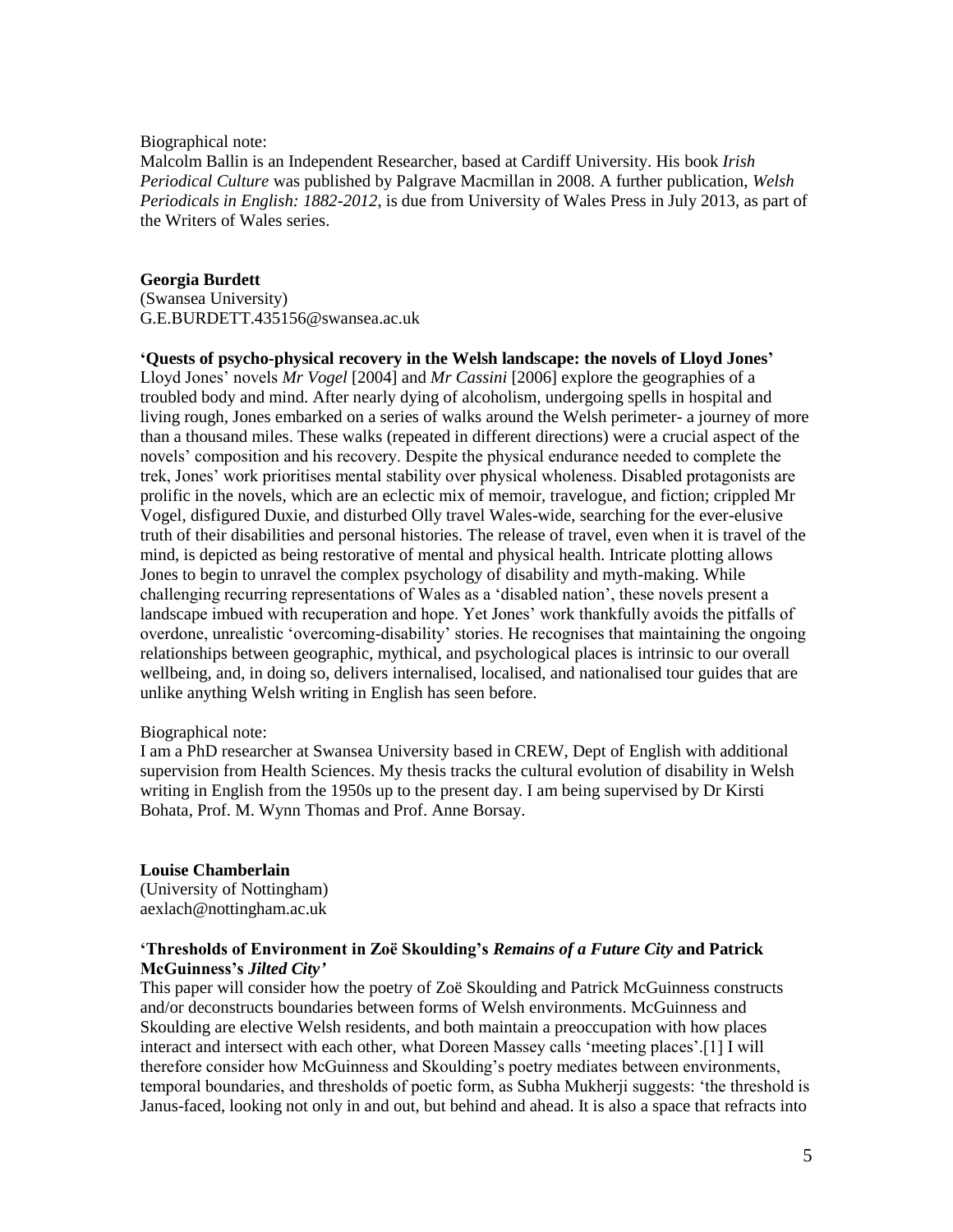poetic intuition; more specifically, into a modern urban poetics.'[2] Skoulding's 'city' in Remains of a Future City (2008) is imagined and situated as well as rooted in architectural theory, a city of the past and the present, a natural-artificial environment.[3] Indeed contemporary poetry should not be assumed to operate within one stable mode, as Ian Davidson recognises: '[contemporary] poetry is discursive, constructing complex arguments that incorporate a variety of perspectives while providing a critique of processes of representation'.<sup>[4]</sup> Skoulding and McGuinness's poetry, then, will be seen to encompass not just an 'urban poetics' but a geographical poetics which crosses thresholds, boundaries, and borders, all the while troubling and confirming their sense of Welsh landscapes through conversation with other places. As McGuinness's *Jilted City* (2010) states, 'the neither/nor, the both/and, the none/of the above' will be seen as integral to contemporary poetry which is concerned with both the built and the natural environment.[5] [1] Doreen Massey, *Space, Place and Gender*, (Cambridge: Polity, 1994) p.154

[2] Subha Mukherji, *Thinking on Thresholds: The Poetics of Transitive Spaces*, (London: Anthem Press, 2011) p.xxii [3] Zoë Skoulding, *Remains of a Future City*, (Bridgend: Seren, 2008);

[4] Ian Davidson, *Radical Spaces of Poetry*, (Basingstoke: Palgrave Macmillan, 2010) p.3

[5] Patrick McGuinness, *Jilted City*, (Manchester: Carcanet, 2010) p.53

#### Biographical note:

Louise Chamberlain is a second year PhD student and postgraduate teaching fellow at the University of Nottingham. Her thesis, which is supervised by Dr. Neal Alexander and Prof. Julie Sanders, is concerned with representations of nature and environment in contemporary poetry. It maintains a particular focus on the potential intersection between literary geography and ecocriticism.

#### **Mary-Ann Constantine**

(University of Wales Centre for Advanced Welsh and Celtic Studies) mary-ann.constantine@cymru.ac.uk

#### **'"Curt Fritter'd Fragments": Thomas Pennant's Heart of Darkness'**

Thomas Pennant of Downing, Flintshire (1726-1798) travelled extensively and wrote abundantly, particularly about the British Isles. A key figure in developing the notion of the Home Tour, his Tours of Scotland (1769 and 1772) directly inspired the journeys of Samuel Johnson and others, while his Tour of Wales (1778-1781) has earned him the title 'father of Cambrian Tourism'. These writings, a heterogeneous mix of scientific observation, social comment, anecdote and antiquarianism, were hugely influential for decades after their publication, shaping the way later travellers approached and perceived the places they describe; they also affected the perceptions of those who lived there. Where Johnson's Journey to the Western Isles (1775) is suffused with a strong authorial presence, however, Pennant's Tours are decidedly multivocal, absorbing (more or less thoroughly) information from a wide range of sources – letters to local antiquarians, the latest cartographical knowledge, oral traditions about names and places, material from scientific journals, and authors ancient and modern (the celebrated description of 'Fingal's Cave' on Staffa is, for example, taken wholesale from the work of his friend Joseph Banks). The result is often overwhelming (reading Pennant can sometimes feel like wading through rubble), but can also be unsettling, as the different voices in the text pull in unexpected directions.

This paper will focus on one such uneasy moment - an encounter with the locals on the Isle of Canna - which raises questions about concepts of Britishness and the role of the state, while shedding light on the nature of intellectual exchange and travel to and between the 'peripheries' of late eighteenth-century Britain.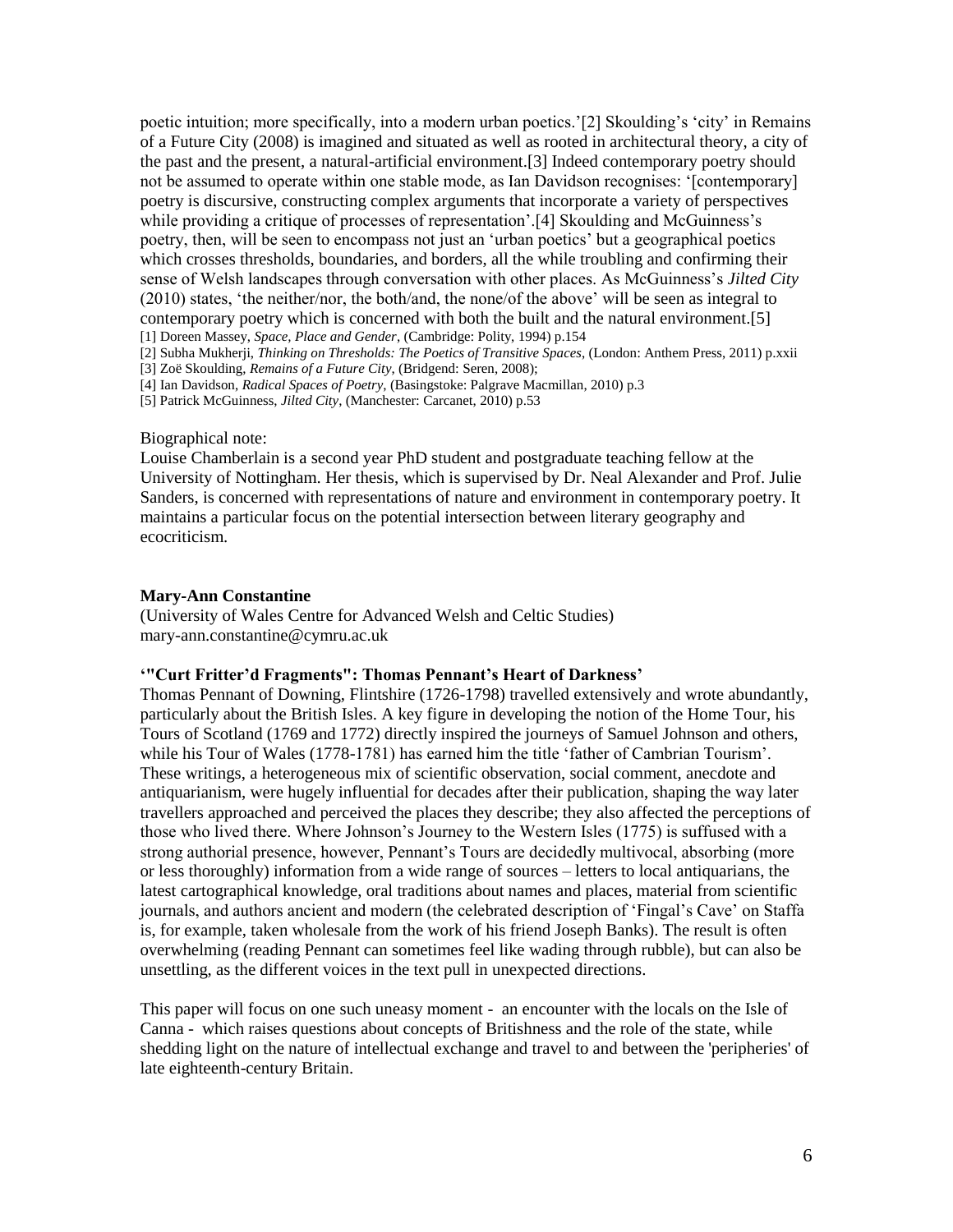#### Biographical note:

Mary-Ann Constantine is Senior Research Fellow at the University of Wales Centre for Advanced Welsh and Celtic Studies. She works on Romantic-era Wales, and is PI on a multiauthor project exploring Wales and French Revolution; she is also co-organizer of two British Academy-funded workshops exploring the work of Thomas Pennant. Publications include *The Truth Against the World: Iolo Morganwg and Romantic Forgery* (UWP, 2007) and (with Paul Frame) *George Cadogan Morgan and Richard Price Morgan: Travels in Revolutionary France & A Journey Across America* (UWP, 2012).

# **Michelle Deininger**

(Cardiff University) DeiningerMJ@cf.ac.uk

#### **'"A Store-House of the Past": Narratives of Community, Auto-Ethnography and the Short Story in Wales'**

This paper will explore the relationship between Sandra A. Zagarell's concept of 'narrative of community', the field of auto-ethnography and the short story form. Narratives of community encompass a range of generic and thematic patterns which focus on the significance of place in community interactions, the preservation of practices and customs, and the representation of community life in contrast to modernity. This genre has direct links to the field of ethnography, a strand of anthropology, which examines communities and their customs and often features a participant-observer narrator. The closely related field of auto-ethnography has been garnering much interest in the social sciences in recent years, as an approach which combines elements of ethnography with autobiography in order to challenge traditional accounts produced within anthropology. The short story form, with its roots in episodic sketches and travel narratives, has particularly strong links to narratives of community and ethnographic accounts. This paper will explore the short fiction of Kate Roberts, Lynette Roberts and Margiad Evans, predominantly written in the late 1930s and 1940s, especially in relation to the legacy of Caradoc Evans' depiction of Welsh communities in *My People* (1915). In particular, it aims to underline the similarities between the ways in which these women writers capture and record patterns of rural life, including local customs and social practices, which were irrevocably altered in the aftermath of the Second World War. At the same time, this paper aims to examine the shifts apparent in the role of the participant-observer narrator by the 1940s. Ultimately, this paper will attempt to forge links between these overlapping areas of study in order to uncover the short story's role in representing the dynamics of place and community in Welsh women's writing.

#### Biographical note:

Michelle Deininger is a final year PhD student at Cardiff University. Her AHRC funded doctoral thesis, 'Short Fiction by Women from Wales: A Neglected Tradition', maps a distinct tradition of female-authored short stories from the mid nineteenth century to the present day. Publications include a review of Welsh women's fiction for The Latchkey, entitled 'Legacies of Recuperation: Feminism, Suffrage and the New Woman in the Honno Classics Series' (2012) and '"It was Forbidden, Strictly Forbidden": Contesting Taboo in Bernice Rubens's I Sent a Letter to My Love' in *Mapping the Territory: Critical Approaches to Welsh Fiction in English*, edited by Katie Gramich (2010).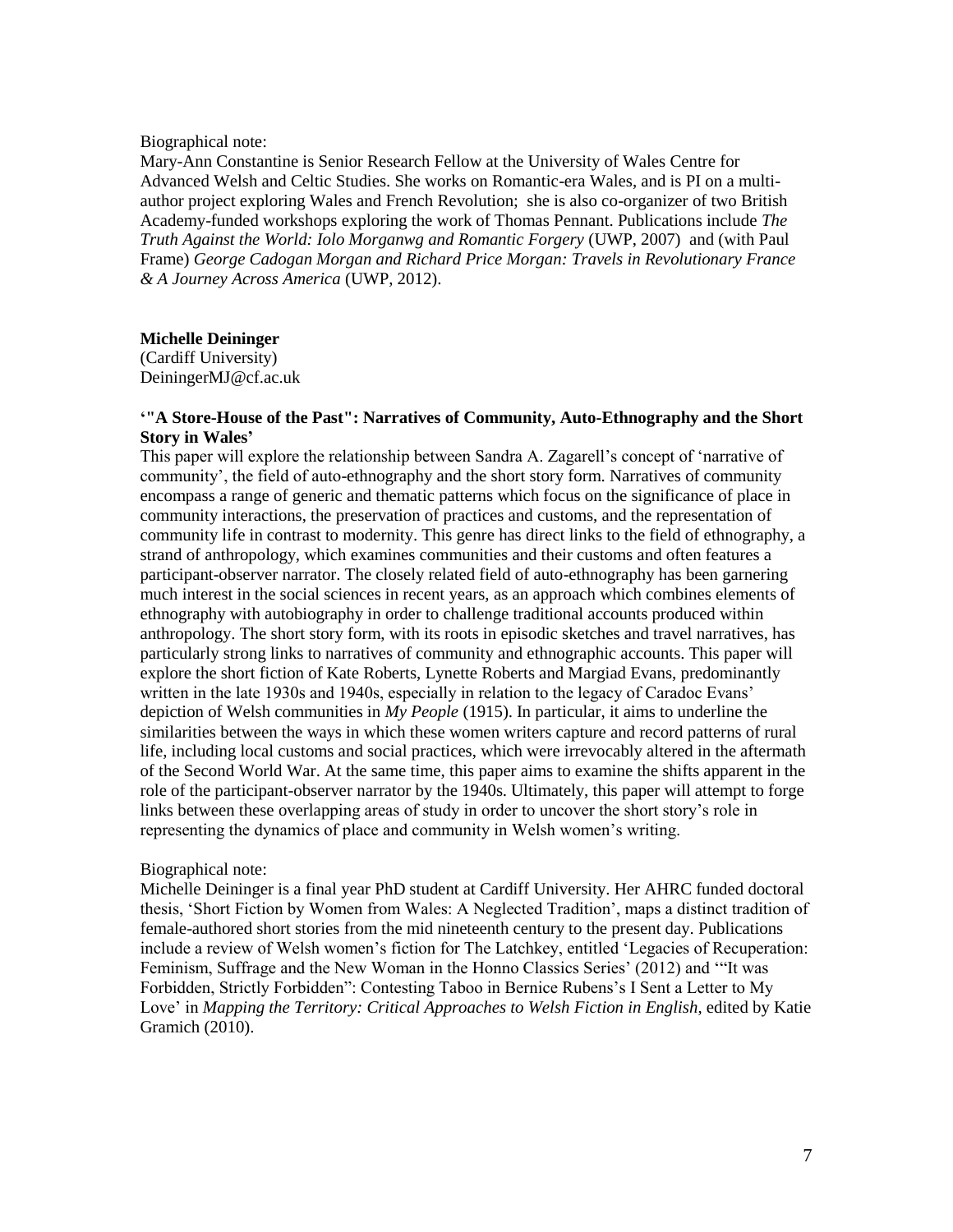### **Elizabeth Edwards**

(University of Wales Centre for Advanced Welsh and Celtic Studies) e.edwards@wales.ac.uk

#### **'"Varying Visions": Richard Llwyd's Beaumaris Bay (1800)'**

This paper explores the now little-known book-length poem published by the Anglesey writer Richard Llwyd in 1800. Place and space are key elements of this work, which sets Puffin Island, Beaumaris, Snowdonia and the Menai Straits within eighteenth-century English-language traditions of topographical poetry and labouring-class writing, and within Romantic negotiations of localised experiences and peripheral perspectives. However, while Beaumaris Bay vividly portrays present-day landscapes around Anglesey and Snowdonia, Llwyd is equally concerned with mapping historical Welsh scenes through the poem's many footnotes, which extensively quote medieval Welsh poetry. This paper traces the interface and constant slippage in Beaumaris Bay between text and footnote, past and present, suggesting the ways in which Llwyd's visions of medieval Wales (especially the conquest of Wales and its long consequences) bring depth and complexity to his attempts to measure and picture modern Wales.

#### Biographical note:

Elizabeth Edwards is a Research Fellow at the University of Wales Centre for Advanced Welsh and Celtic Studies, Aberystwyth. She has recently edited an anthology of anglophone Welsh poetry from the period following the French Revolution, *English-Language Poetry from Wales 1789-1806* (UWP, 2013), and is currently working on an edition of the selected poetry of Richard Llwyd.

#### **Alice Entwistle**

(University of Glamorgan) aentwist@glam.ac.uk

# **'"Forms of Address": reading/writing topos, topography and topology in some contemporary poetry'**

This paper reflects on the cultural-political resonances which invariably inscribe and inflect critical encounters with literatures of place. 'Forms of Address' is rooted in the recognition – rarely acknowledged in a still-maturing cross-disciplinary discourse – that the literary text is always in and of itself a place, or topos. The paper focusses in particular on the cultural emphases which frequently help to contour the spatio-textual terrain of the poem. It takes particular interest in the way that the freighted cultural-political context(s), language(s) and landscape(s) of Wales are addressed in the very different textual environments of poems by Jo Shapcott ('Gladestry Quatrains' 1991), Emily Hinshelwood (*On Becoming a Fish*) and the experimental work-inprogress 'Zeta Landscapes' by Carol Watts, respectively. None of these writers is surprised to find the topographical complex of contemporary Wales positioning her, explicitly or not, as cultural outsider. The paper explores the different ways in which these three poets' common – albeit not identical – sense of geopolitical situation play out in the self-consciously aesthetic disposition of their poems. It argues that, as the maturing processes of devolution in the UK flex in response to the changing political emphases of the 'now', literary interest in the writing/reading of place is likewise adapting; shifting from the quasi-cartographic habit of mapping history and culture onto, in and through the physical and material features of landscape (topography), towards the more elusive, more broadly discursive creative and political potentialities inhering in topology. It reads the poetic impulse to probe - rather than graph - the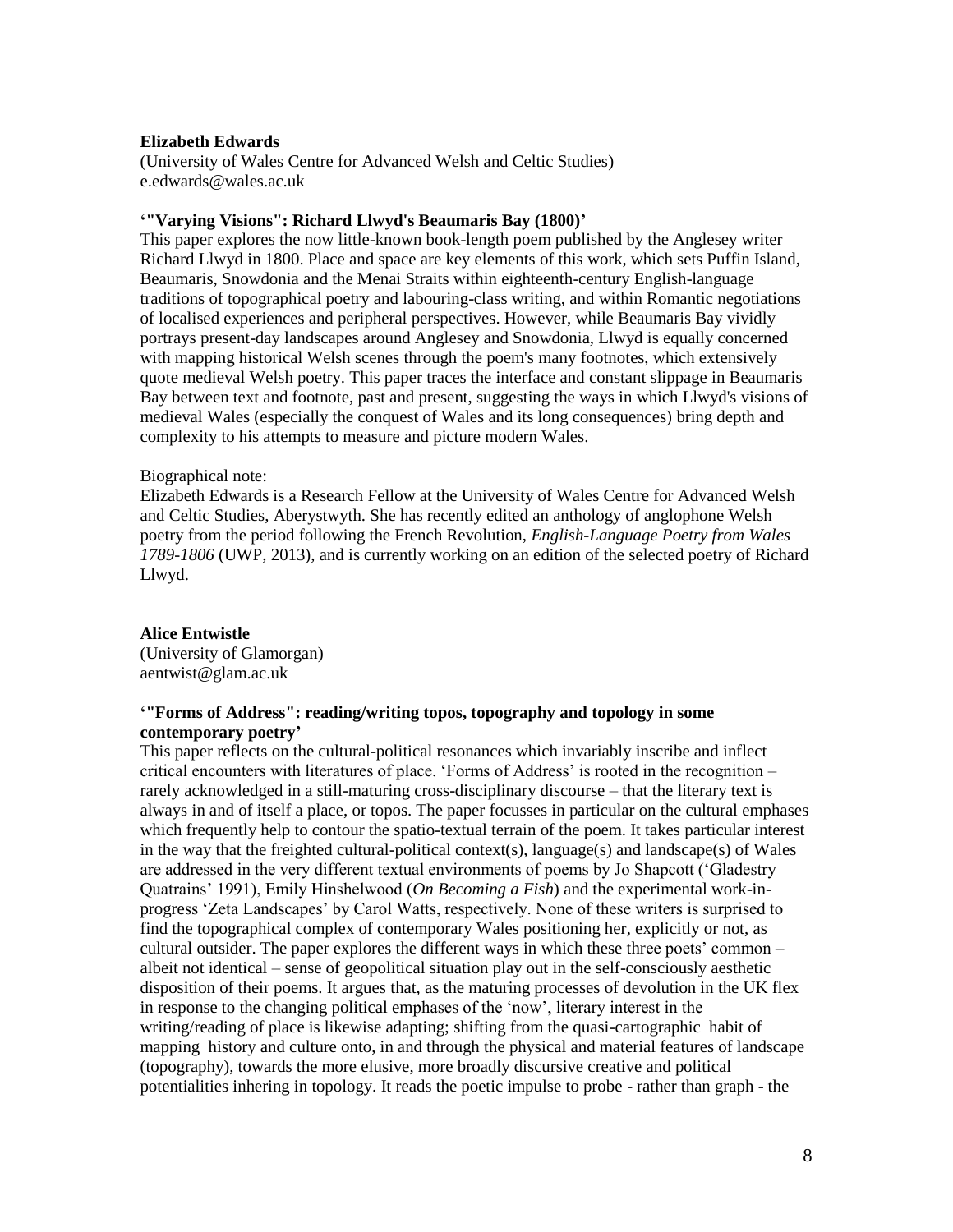proliferative logos of place/s back into the dynamic, richly compound ethnographic culture of (a still only partially) devolved contemporary Wales.

#### Biographical note:

Alice Entwistle is Principal Lecturer in English at the University of Glamorgan. Co-author with Jane Dowson of *A History of Twentieth Century British Women's Poetry* (Cambridge, 2005), she has published widely on poetries voicing the relationship between politics and identity in and beyond the cultural complex of the so-called British Isles. Her latest critical monograph *Poetry, Geography, Gender: Women re-writing Contemporary Wales* (University of Wales Press) will be published later this year. *LandForms*, an edited collection of interviews with a range of major women poets writing out of or identifying with Wales, will appear with Seren in 2014.

# **Lucy Gough**

(Aberystwyth University) goughlucy@googlemail.com

#### **'Shapeshifting and the Rhythm of Landscape in Audio Drama'**

The Man in Black: 'So you think this looks tranquil? You think this valley looks charming? Sheep and the odd hare grazing in the moonlight. What could be less threatening? Those spiney fingers are just the shadow of the trees and the village has not been snatched away, it is safely concealed under a blanket of mist, any darker thoughts are just the product of an over active imagination. We fear madness, we cling to reason distrusting imagination and yet...Maybe in this half light, where everything seems to be something else, we are actually seeing things as they really are. Maybe without the solidity of reason to block our path, our imagination edges us towards what is really there'... (A Radio play. The White Hare radio 4 extra)

In audio drama the listener needs a place 'to be' and this place has be built around them, one has to coax them in, making sure they then inhabit the world you want them to. At the same time this place is more than just a location it is always part of the interior narrative, the emotional and psychological pulse of the play. In a drama documentary I wrote for Radio 4 THE RED ROOM about Charlotte Bronte. I used the location of where she was physically at this time (in a hot small room in Manchester) and gently steered the listener to the place where I argue she escaped to in her imagination, the ice of the Antarctic. A place from which she discovered buried under the ice, images which enabled her to write Jane Eyre.

In Mermaids Tail (RADIO 4) an anorexic teenage girl who lives in a high rise flat transforms herself into a mermaid in her bath and sails the seas of the shipping news. Coaxing the listener from the solid world of baths and high rise flats, to seas where fish dance the Dogger.

Discussing a number of plays written for radio this paper will unpick what strategies are employed to construct a specific place in the mind of the listener and from there how to then coax them on a journey into more challenging landscapes.

#### Biographical note:

Over the last 20 years I have written drama for theatre, radio and television. My work has been published by Seren, Methuen Parthian and Nick Hern. I am currently writing a stage play for The National Theatre Wales about Brenda Chamberlain..(an artist very much defined by place ) And an adaptation of a Dylan Thomas (unfinished ) novel for Theatr Iolo. I am a creative research fellow at Aberystwyth University.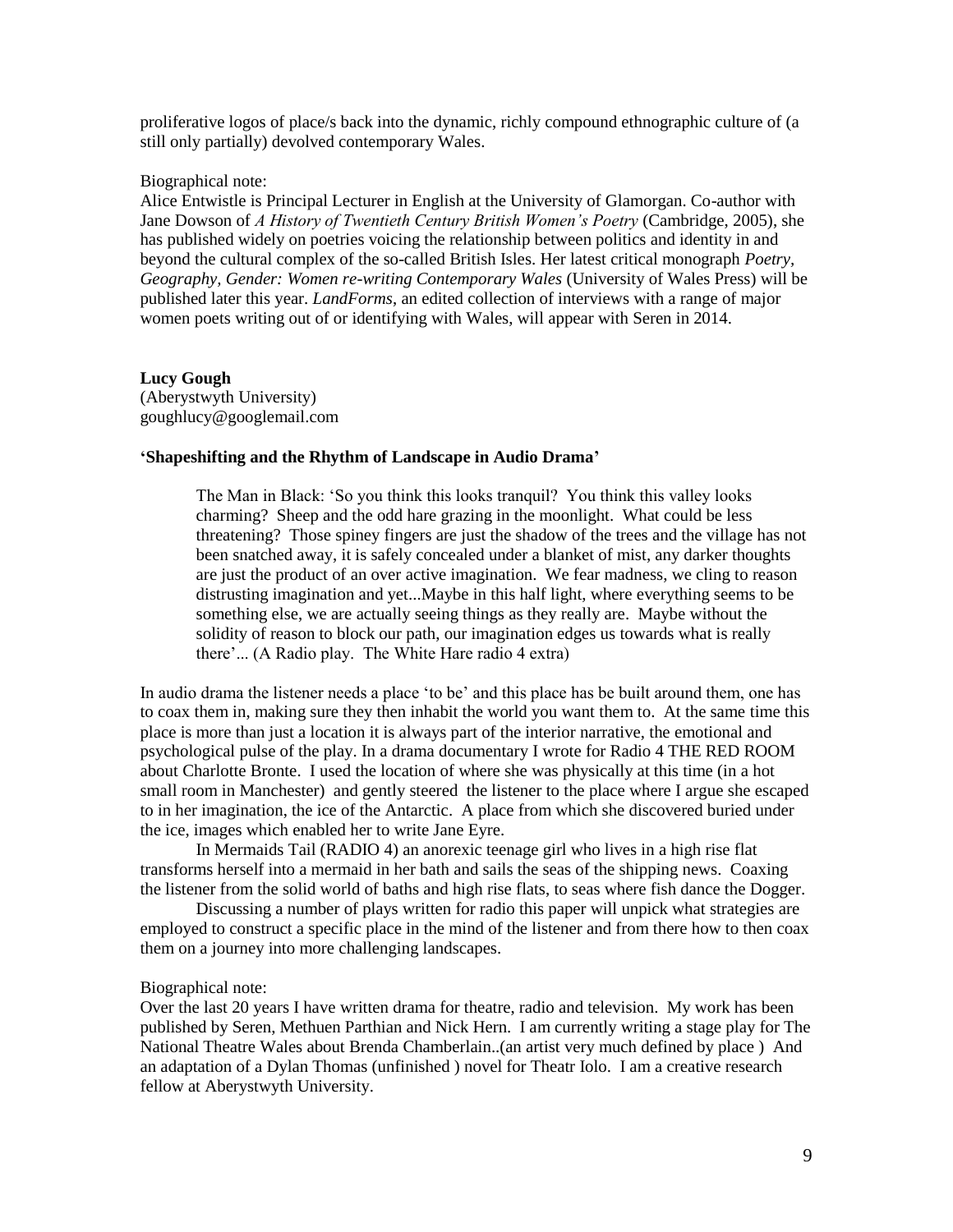#### **Steve Hendon**

(Cardiff University) steve.hendon@tiscali.co.uk

# **'"The Landscape of Particular Men": Representations of First Wolrd War Masculinities : David Jones and Llewelyn Wyn Griffith'**

In her seminal text, *Gender Trouble* (1990), Judith Butler espouses a theory of the 'performative' nature of gender, which "ought not to be construed as a stable identity or locus of agency [...]; rather, [as] tenuously constituted in time, instituted in an exterior space through a stylized repetition of acts."

My paper will examine ways in which performative masculinities are represented in time – during the First World War – and place – the trenches of France. The texts to be examined are David Jones's narrative-poem, *In Parenthesis* (1937), and Llewelyn Wyn Griffith's memoir, U*p to Mametz* (1931). The two men were part of a remarkable group of authors who served in the Royal Welch Fusiliers in 1914-1918: Hedd Wyn and Robert Graves being notable others.

My concern is with the writers' representations of 'men as men', rather than as the gender norm. Pre-war, a hegemonic public image of masculinity prevailed: 'proper men' operated through perceived characteristics of strength, courage, energy, and independence. This 'stylization' was especially relevant to the imperial soldier. The cultural historian, Graham Dawson, has described the soldier as the 'quintessential figure of masculinity'.

The progress of the War dislocated this 'figure'. As Jones remarks: "[July 1916] marks a change in the character of our lives [...] things hardened into a more relentless, mechanical affair [which] knocked the bottom out of the [continuing] life of small contingents of men [...]" Likewise, Wyn Griffith comments that 'there were two kinds of men in the world – those who had been in the trenches, and the rest.'

My proposal echoes the task Jones set himself, now informed by the modern gender theory of critics such as Butler and R.W. Connell: to 'appreciate' the 'complex of [...] fears, hopes, apprehensions [...] things exterior and interior, the landscape and paraphernalia of that singular time and of those particular men.'

#### Biographical note:

Steve Hendon completed a PhD at Cardiff University in 2010, and is now an Honorary Research Fellow there. He is currently researching texts of the inter-war years with a view to publishing a book on masculine gender identity, as represented by Welsh writers in English in that era.

### **B. M. Jenkins**

(Bodleian Libraries) Bethan.Jenkins@bodleian.ox.ac.uk

#### **'Lewis Morris: Mapping the Edge of empire'**

In the 1730s, Lewis Morris began the surveys which would eventually lead to the Plans of Harbours, bars, bays and roads in St. George's and the Bristol Channel, on behalf of the Lords Commissioners of the Admiralty.Yet the Admiralty never showed any marked enthusiasm for the task. For Lewis, providing adequate plans of the Welsh coastline are integral to providing Wales with its own, equal place in the British State. In an age of rapid imperial expansion, and a consequent boom in the mapping of empire, Morris had to fight for nearly a decade in order to produce an adequate map and seafaring guide to the Westernmost edge of England's original colony. In his notebooks, Morris layered cartographical detail with historical and poetical notes, creating maps that showed the depth as well as the surface of Wales's shore, placing his Welsh nation firmly in an historical context within the British Isles. If to "imagine a nation is to envision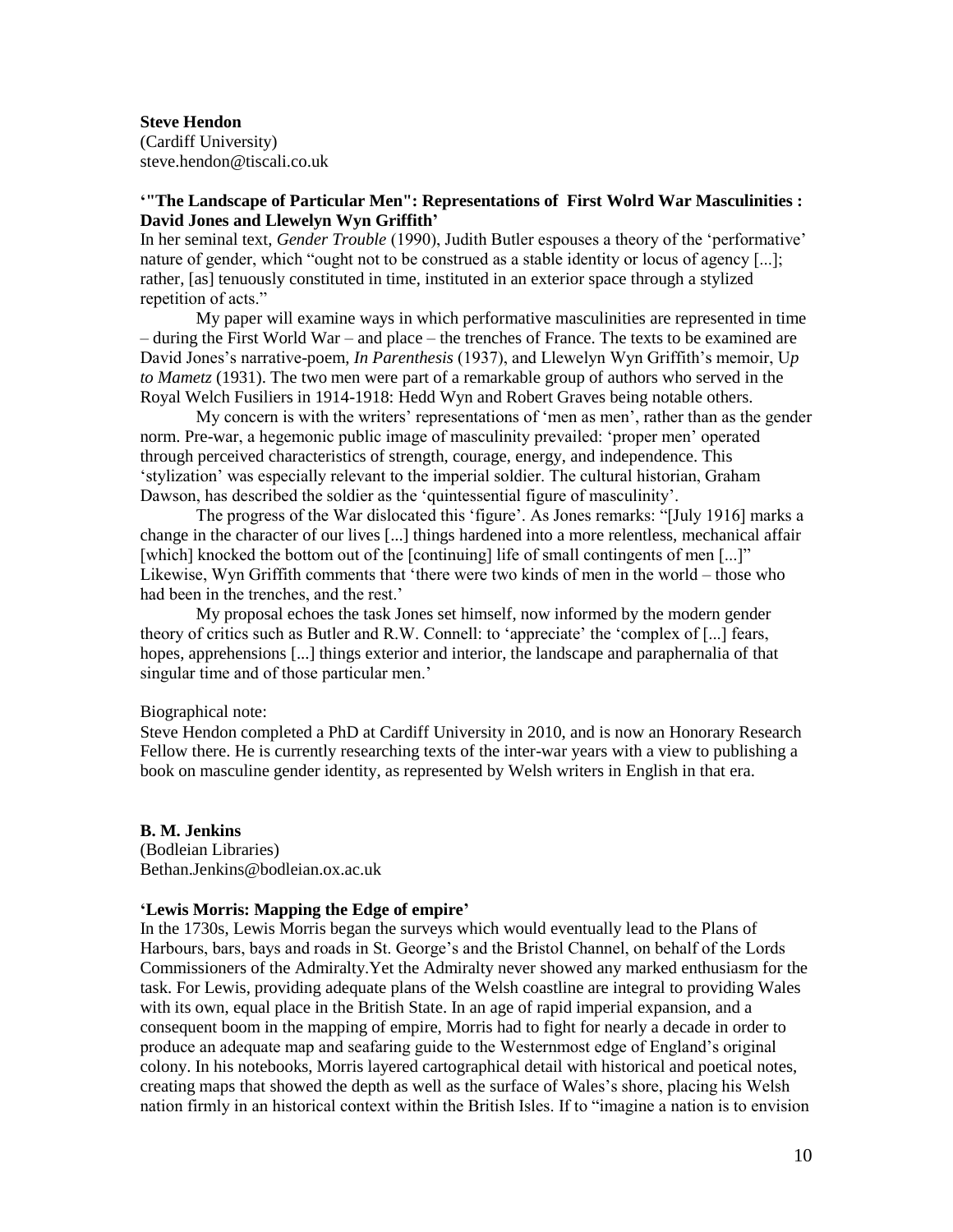its geography," it becomes clear through Morris's decade of wrangling with the Admiralty that he and the government are competing over their sense of what the British nation is, and where its bounds lie. This paper will explore the tension between Morris and the Admiralty, and consequently between often conflicting notions of Wales, Britain, and the geographical spaces of history.

# Biographical note:

Bethan completed her DPhil on Concepts of Prydeindod in Eighteenth-Century Welsh Writing in English in 2009, and since then has worked for the Bodleian Libraries and as part of the Centre for Advanced Welsh and Celtic Studies 'Wales and the French Revolution' project. With Marion Löffler, she worked on the book *Political Pamphlets and Sermons from Wales 1790–1805*, which will be published later this year.

# **Anwen Jones & Rowan O'Neill**

(Aberystwyth University) [aej@aber.ac.uk;](mailto:aej@aber.ac.uk) [rowan.boats@virgin.net](mailto:rowan.boats@virgin.net)

This conference is about Welsh writing in English, a construct that sets up an animating tension between form and content. One aspect of this tension is articulated by the artist and writer David Jones when he states, "by- & -large Welshmen writing in English, no matter how much their work may reflect something of the welsh milieu or Welsh character in certain respects, do not, or seldom, reflect that particular characteristic of Welsh metrics; the total wedding of 'form & content'…". It is clear that Jones' comments are shaped by his own vocation as a poet and his personal feelings of loss in relation to the Welsh language, "My regret is that I can't write in Welsh – that is a pain of loss that I must needs suffer." Clearly for Jones the Welsh language held the tantalising promise of reconciliation between aspects of his experience that were held in contrast. In this paper we will consider the work of two other artists as responses to this same dilemma . Both the visual artist and scenographer, Cliff McLucas and the Pageant writer and historian, Owen Rhoscomyl , responded to this tension by rejecting the pre-eminence of language as a definitive signifier of identity in favour of a distinct set of cultural practices that coalesce around mapping.

In 1909 Owen Rhoscomyl wrote and staged Wales' only national pageant to date, The Cardiff National Pageant. Almost a century later Cliff McLucas proposed the idea of the deep map after the writings of William Least-Heat Moon. On the one hand, the 1909 pageant was a pioneering attempt to re-map Wales in terms of, 'the spirit of a nation'. Whilst on the other, the deep map, as advocated by McLucas offered a radically local understanding of place in relation to the people who inhabit it. Both McLucas and Rhoscomyl engaged in mapping exercises in an attempt to locate themselves and others within an environment in which their sense of identity was characterised by hybridity and multiplicity. Neither attempt was entirely successful, but both are significant in their contribution to the development of a creative mapping methodology that is both inclusive and definitive and in which form might eventually be successfully married to content.

# Biographical notes:

Dr Anwen Jones is a lecturer in Theatre Studies at the Department of Theatre, Film and Television Studies at Aberystwyth University. She is Chair of AU's Branch of the Coleg Cymraeg Cenedlaethol and Director of Teaching and Learning. She is the author of *National Theatres in Context: France, Germany, England and Wales* (Gwasg Prifysgol Cymru, 2007) and co-editor of *Wil Sam: Dyn y Theatr* (Gwasg Carreg Gwalch, 2009). Her journal publications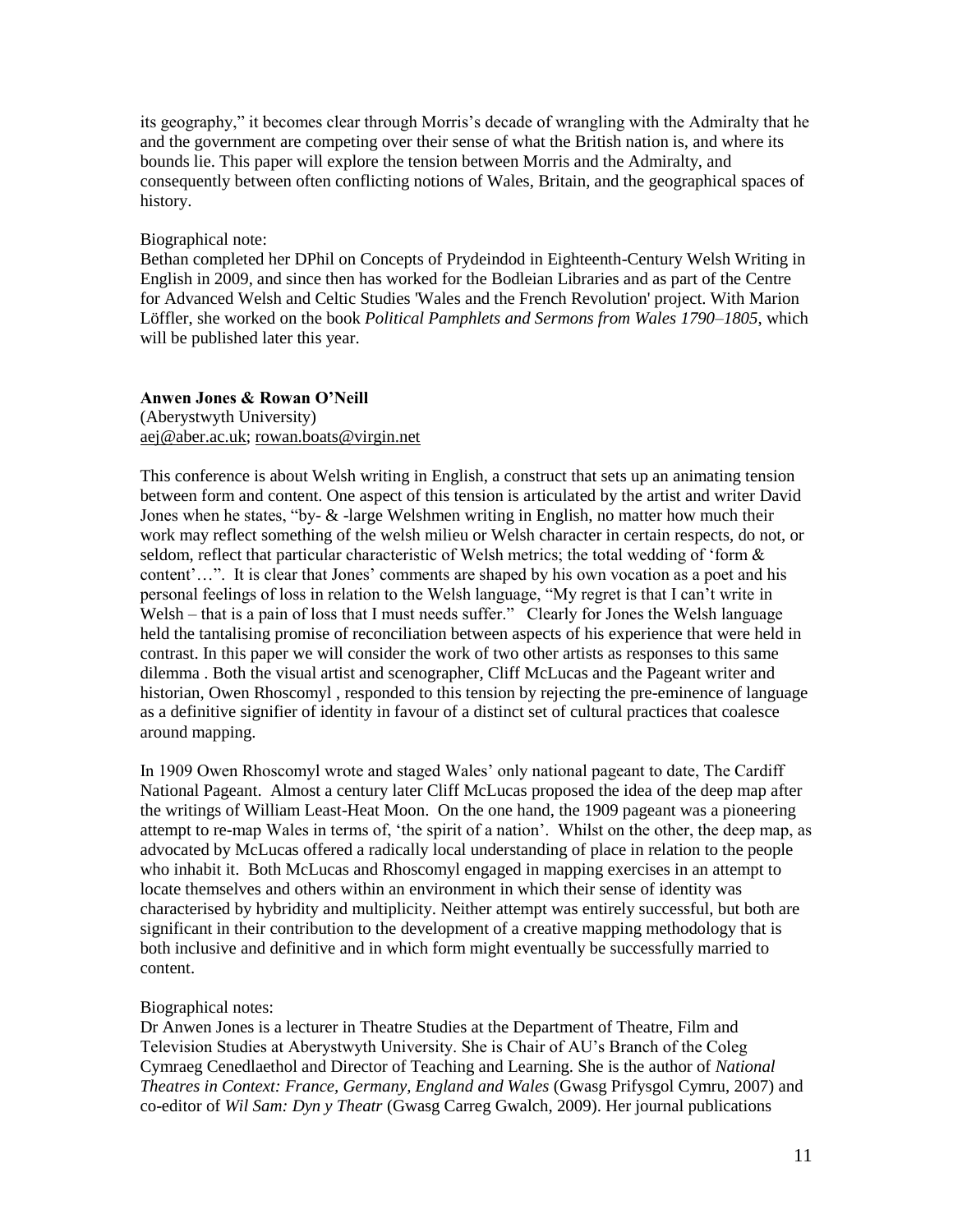include studies of twentieth century French theatre and drama, and the historical and contemporary study of Welsh drama and theatre, including discussion of those figures who have made significant contributions to the definition and expansion of that field. She is co-editor of a Welsh medium student volume on the practice and production of modern European theatre that is currently in press.

Dr Rowan O'Neill is an artist and writer from Felinwynt, Ceredigion. Her practice and research represents a continuing investigation of language, identity, place and belonging. She takes inspiration from her academic background in theology and religious studies. She recently successfully defended her PhD thesis, Crossing the bar: exploring identity through the medium of the Cliff McLucas archive. She is currently a teaching fellow with Coleg Cymraeg Cenedlaethol within the Department of Theatre, Film and Television Studies at Aberystwyth University.

# **Reuben Knutson**

(Aberystwyth University) rek@aber.ac.uk

# **'Blasting History into the Present: Reinventing the Rural Imaginary in a 1970s Welsh Landscape'**

I would like to present a current doctoral research project about the history of a counter-cultural migration into North Pembrokeshire, which took place during the 1970s. Individuals and communities, fuelled by the experimentation of the 1960s, moved from urban to rural spaces in order to fulfil their dreams, and experiment with modes of anti-capitalism, archaic forms of spirituality, alternative structures of community and family, and a return to 'nature' via 'back-tothe-land' ideologies. These experiments gave rise to new, or revised, social, cultural and economic structures, such as small-scale farming, the production of artisan foods, the establishment of ancient heritage sites, alternative schools, and a revival of craft skills. It looked forward with revolutionary intent, while drawing on deeply 'traditional' values. It has been suggested that such migrants, 'probably unwillingly … facilitated the commodification of rural space.' (Boscoboinik & Bourquard, 2008)

In order to investigate these rural imaginaries, my project is concerned with how to approach the history in a way that locates the fragments of utopian practices that provided a generation with the inspiration and motivation to attempt an alternative future. My practice does this by engaging with historical re-enactment strategies, and Walter Benjamin's notion of the 'dialectical image', as contained in objects, places and spaces, where the past is 'seized … in a flash of recognition ... which can reveal revolutionary potential in the present.' (Benjamin, 1935) I will use audiovisual references to show how I am working through a process of deep mapping, creating material from archive films and photographs, oral history testimonies, and group dialogue, to construct a site-specific re-enactment event with a re-enacted rural history.

# Biographical note:

Reuben is currently undertaking a practice-based PhD at Aberystwyth University. Previously, he worked in Bristol, producing films and live events as part of the artist duo 'Artic'; and was working for the national arts organization 'Axis' presenting work, critique and discussion with visual artists, critics and curators.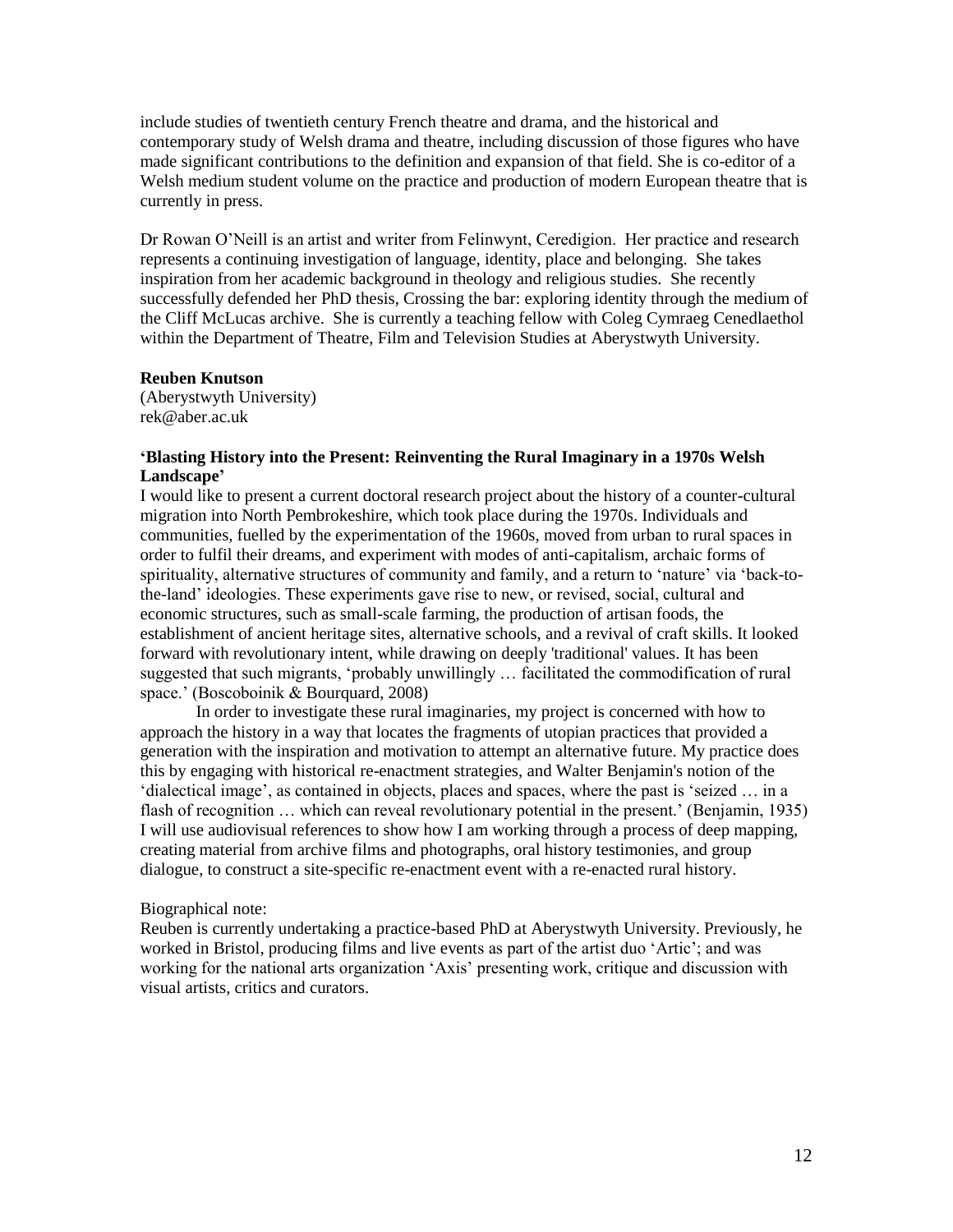#### **Martin Locock**

(University of Wales Trinity Saint David) m.locock@tsd.ac.uk

# **'"At Ystrad Fflur": the Strata Florida landscape in the poetic imagination'**

Visitors always say that Strata Florida is a special place. They differ in describing what constitutes this specialness, alluding to aspects of its location, landscape, vegetation, wildlife, history and associations. The richness of these interlocking aspects has been recognised by poets, leading to a tradition of 'the Strata Florida poem' that has included topographic and place-rooted Anglo-Welsh poets like Gillian Clarke, R S Thomas and Ruth Bidgood, alongside Welshlanguage poets including Hedd Wyn, T Gwynn Jones.

The poems vary widely in their styles and themes, often calling on Dafydd ap Gwilym's yew tree as a link to considerations of posterity, heritage, Welsh identity, and the poet's role. Among the meanings referenced are:

> stone : water  $arch \cdot r$ uin monk : pilgrim prince : poet kite : yew-tree

This paper will explore the nature of poetic responses to Strata Florida in parallel with the changing knowledge and meanings of the heritage, and highlight the discrepancies between picturesque and Romantic readings of the landscape and its prosaic reality, with roots in antiquarian writing in the late 19th century and the opening up of the Abbey as a tourist attraction and cultural icon. It will also examine the relationship between the poems as a dialogue between poets creating a shared vision of a single site.

#### Biographical note:

Martin Locock is Senior Project Officer for the Strata Florida Heritage Landscape Project, based at University of Wales Trinity Saint David in Lampeter. He has previously worked as project manager for the National Library of Wales and the Glamorgan-Gwent Archaeological Trust. He has published extensively on archaeology, management and reflective practice.

He is a member of Red Heron: Lampeter Writers' Workshop and has published three collections of poetry, *Carefully Chosen Words*, *Travels with a Notebook*, and *Removals*. He is currently editing Poetry from Strata Florida: an anthology of work inspired by the Ystrad Fflur landscape, 1350-2012.

# **Steven Lovatt**

(Independent / University of Bristol) stevenjohnlovatt@hotmail.co.uk

## **'Location and Dislocation in the Fictions of Dorothy Edwards'**

The recent revival of interest in the life and fictions of Dorothy Edwards has yet to properly acknowledge the importance of spatial-temporal relations to the construction of her unique narrative worlds. Edwards's stories are notable for their precise detailing of topography and aspect, yet the specificity of her landscapes works against their 'realism', contributing instead to a mood of dreamlike suspension that is without equivalent in English-language fiction. Edwards's spare and deliberate writing, deeply concerned with polarities of movement and stasis, accentuates the significance of thoroughfares and barriers, and is 'metaphysical' in that it disruptively foregrounds the symbolic functions of topographical features, so that, for example,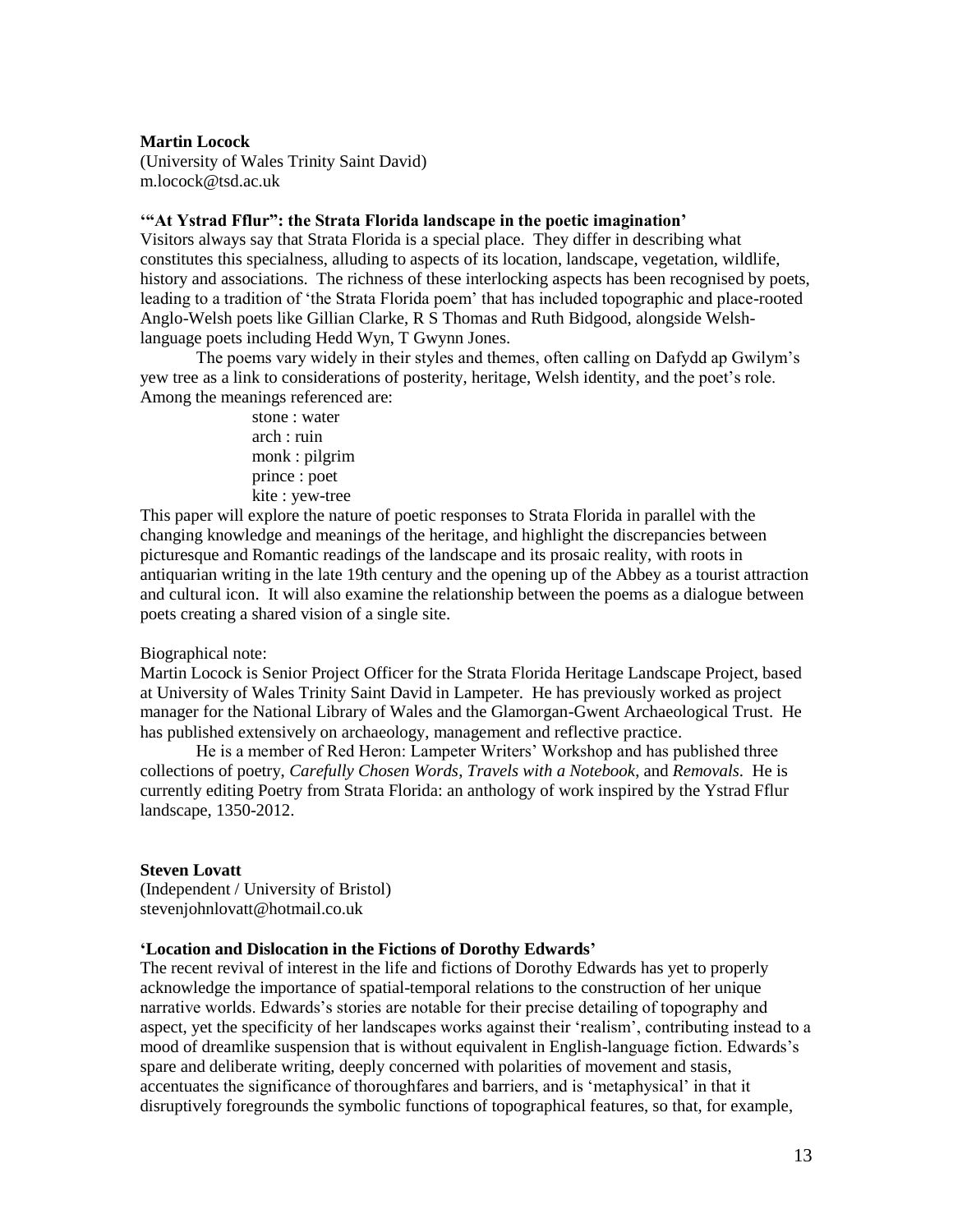roads 'stand for' the possibility of motion and freedom, while gates, walls and hedges delineate mental and narrative, and not just physical, barriers. Descriptions of place are always related to the states of mind of the stories' characters, who do not merely populate or inhabit their 'settings' but might be better said to co-create them, as mental projections or reflections. The unhappiness of these characters (their emotional dis-location) relates subtly and reciprocally to the landscapes in which they move, or are thwarted in their movement.

I will use my presentation to introduce and explore some of the issues arising out of Dorothy Edwards's presentations of place and time-space. By a careful examination of how her narratives are constructed I hope to indicate fruitful directions for future research, as well as to demonstrate the symbolic integrity of Edwards's fictions and their irreducibility to standard critical interpretations.

# Biographical note:

I have written studies of Edwards and her fictions for the Literary Encyclopaedia, and I am presently teaching her collection Rhapsody at the University of Bristol, where I also work as a language tutor.

#### **Katriona Mackay**

(University of Glamorgan) katrionajas@yahoo.co.uk

## **'Underworlds Regained in Malcolm Pryce's** *Aberystwyth* **and** *Torchwood***'s Cardiff'**

This paper aims to explore the ways in which post-devolution Anglophone Welsh writers have embraced Celtic myths and legends anew, symbolically reclaiming lost territories through an invocation of the Underworld. From a Freudian perspective all underworlds constitute the location of their culture's repressed unconscious; I argue that in these writers' texts Celtic underworlds are brought to the surface in order to revitalize Welsh culture and enable its evolution.

Malcolm Pryce's 2001 novel *Aberystwyth Mon Amour* transposes the classic noir private eye genre onto a 1980s Aberystwyth. In this surreal pastiche, Pryce plays with the stereotypes of Welsh culture: ice cream stalls take the role of rough drinking holes; the Druids are the Welsh Mafioso; and legendary singer Myfanwy headlines at the Moulin Goch. Despite the surreal events the familiar features of Aberystwyth, with its prom and amusement arcades, are all part of the ambience, as private-eye Louis Knight pairs up with streetwise teenager Calamity Jane to investigate the mysterious disappearance of local school boys. The solution of the mystery centres on a plan involving schoolboy genius Dai Brainbocs and Druid Grand Wizard and Welsh teacher Lovespoon to reclaim the legendary underworld of Cantre'r Gwaelod from beneath the sea and take pilgrims to it in an Ark. In Celtic mythology Cantre'r Gwaelod was the spot from which all Celts originated before the seas rose, so returning to reclaim and regenerate its promised land is in effect a Celtic 'exodus' story. Such regeneration myths are an important motif within postcolonial writings. In *Aberystwyth Mon Amour*, rather than taking the Ark to the sea, the idea is to bring the sea to the Ark; Brainbocs' plan is to flood Aberystwyth in order to launch the Ark. I want to argue that Cantre'r Gwaelod functions in this fiction as a mythic place of origin which can neither be fully reclaimed nor fully lost. The exodus to the underworld is thwarted, but Louie decides not to prevent the deluge and the change it will bring. Rather than being catastrophic the deluge stimulates the regeneration of Aberystwyth, metaphorically liberating Welsh culture from stagnation to re-birth.

The *Torchwood* television series, first aired in 2006, is set and filmed by BBC Wales in contemporary Cardiff; created by Welsh producer Russell T. Davies and his team of script writers, it presents the Welsh capital as distinctive multicultural city, of ethnic and sexual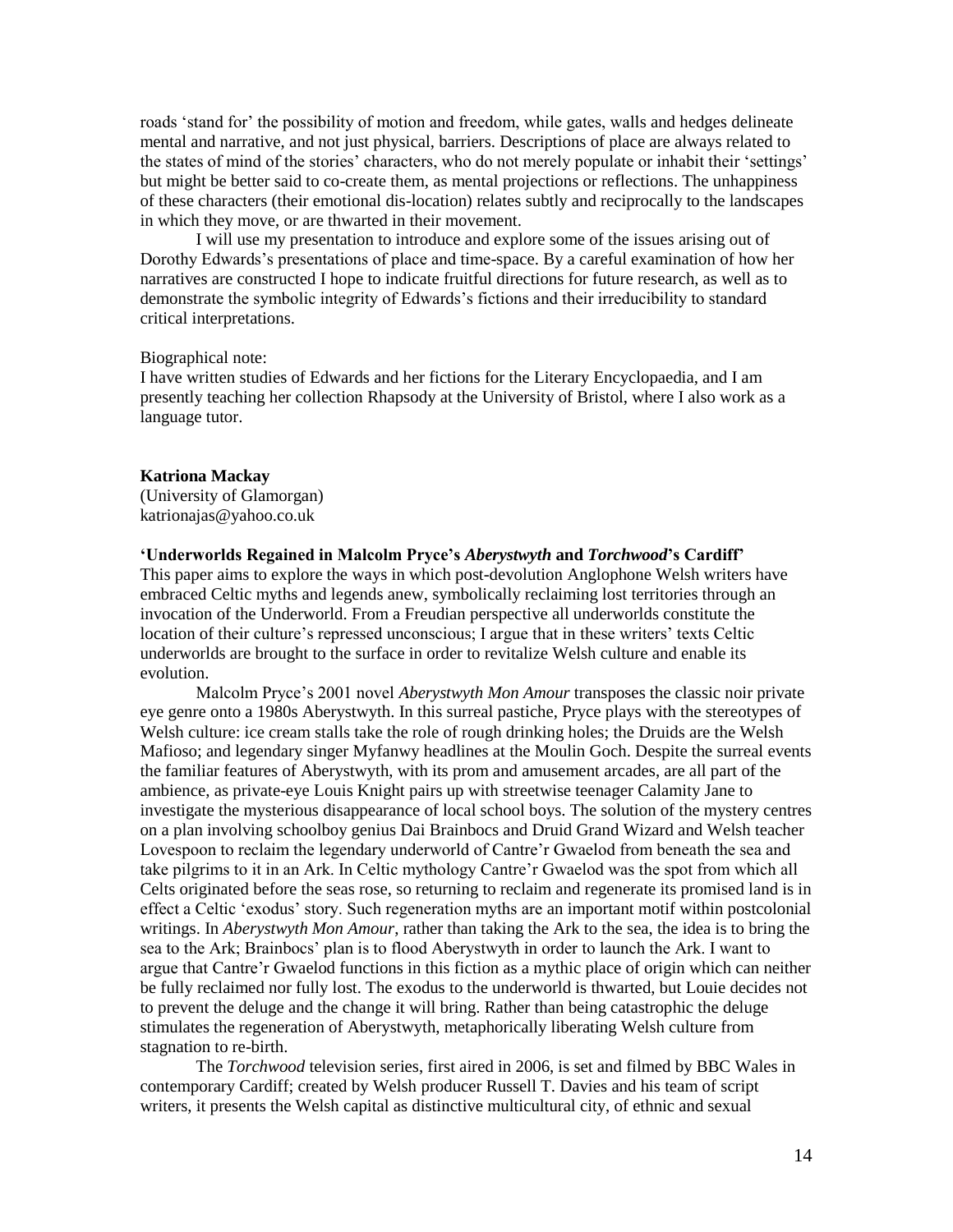diversity. Familiar edifices – the Millennium stadium and Welsh Assembly Building – dominate the landscape, but this Cardiff also has its underworld, a rift in its foundations which admits aliens in space and time, both benign and malign. Led by bi-sexual time traveller Captain Jack Harkness, the secret agency Torchwood Cardiff must monitor and protect against these arrivals. Like their devolved city, Torchwood Cardiff have attempted to become independent of Torchwood London, favouring more humane treatment at least of those aliens who present no threat to society. In one of the prose fiction adaptations spawned by the series, Gary Russell's *The Twilight Streets,* Captain Jack and his team try to uncover the secret of Tretarri, a Cardiff locality reputed to be haunted and uninhabitable, which makes Captain Jack physically ill when he attempts to enter it. The secret which is uncovered is an age old battle between dark and light energies which must be equally contained in order to retain the balance between them. However dark and light in Tretarri do not correspond to evil and good respectively, as they do in, for example, polarized Christian mythology; rather, Tretarri is more reminiscent of the Celtic Underworld of Annwn, peopled by supernatural beings with elements of good and evil combined. These energies can be destructive if one side becomes too powerful, and the Torchwood team all have premonitionary visions of the warped world which may occur if their balance is altered. Rather than destroying these alien consciousnesses the team must find a way to contain them in order that the balance be retained between the two forces. In effect *Torchwood* maps Celtic mythology on to a modern Cardiff seen as the locus of fluid sexual and multiple ethnic identities (including some extra-terrestrial consciousnesses). It thus distinguishes its location as being both distinctively Welsh and simultaneously a site of diversity and tolerance.

Both these texts, then, employ popular genres and humorous pastiche to revisit mythical Celtic underworlds; I argue in this paper that they do so not in order to return to a traditional static past but to represent a devolved Wales, moving forward and writing its myths anew. The fact that in both cases these evolving energies are envisaged as anchored in highly recognizable and specific contemporary Welsh locations is central to their revitalising effects.

#### Biographical note:

Katriona Mackay was born in England and worked in New Zealand and Australia before settling in South Wales twelve years ago with her Welsh partner. Having completed a BA and MA in English, she is currently working on a PHD in Contemporary Gothic Anglo-Welsh writing at the University of Glamorgan.

#### **Pippa Marland**

(University of Worcester) p.marland@worc.ac.uk

# **'"The stained bones underground feel our dancing measure": an ecocritical exploration of the 'relational choreographies' of Bardsey Island (Ynys Enlli) in the work of Brenda Chamberlain and Christine Evans'**

Contemporary theorisations of ecocriticism have taken a material turn, suggesting that not only must we balance our understanding of the cultural construction of 'nature' with an awareness of its material existence, but that an acknowledgement of the shared materiality of all things human and more-than-human makes altogether redundant the culture/nature distinction.

In a broadly posthumanist formulation, this 'ecomaterialism' emphasises our imbrication in earth's matrix and sees the world as a "densely intertwined…tissue of experience" (Abram, 2010: 143) replete with biosemiotic resonances and multiple forms of agency. An apprehension of these non-human voices and agentic powers breaks down our traditional sense of ourselves as being set apart from the earth. Instead we are engaged in a dance of mutual co-construction and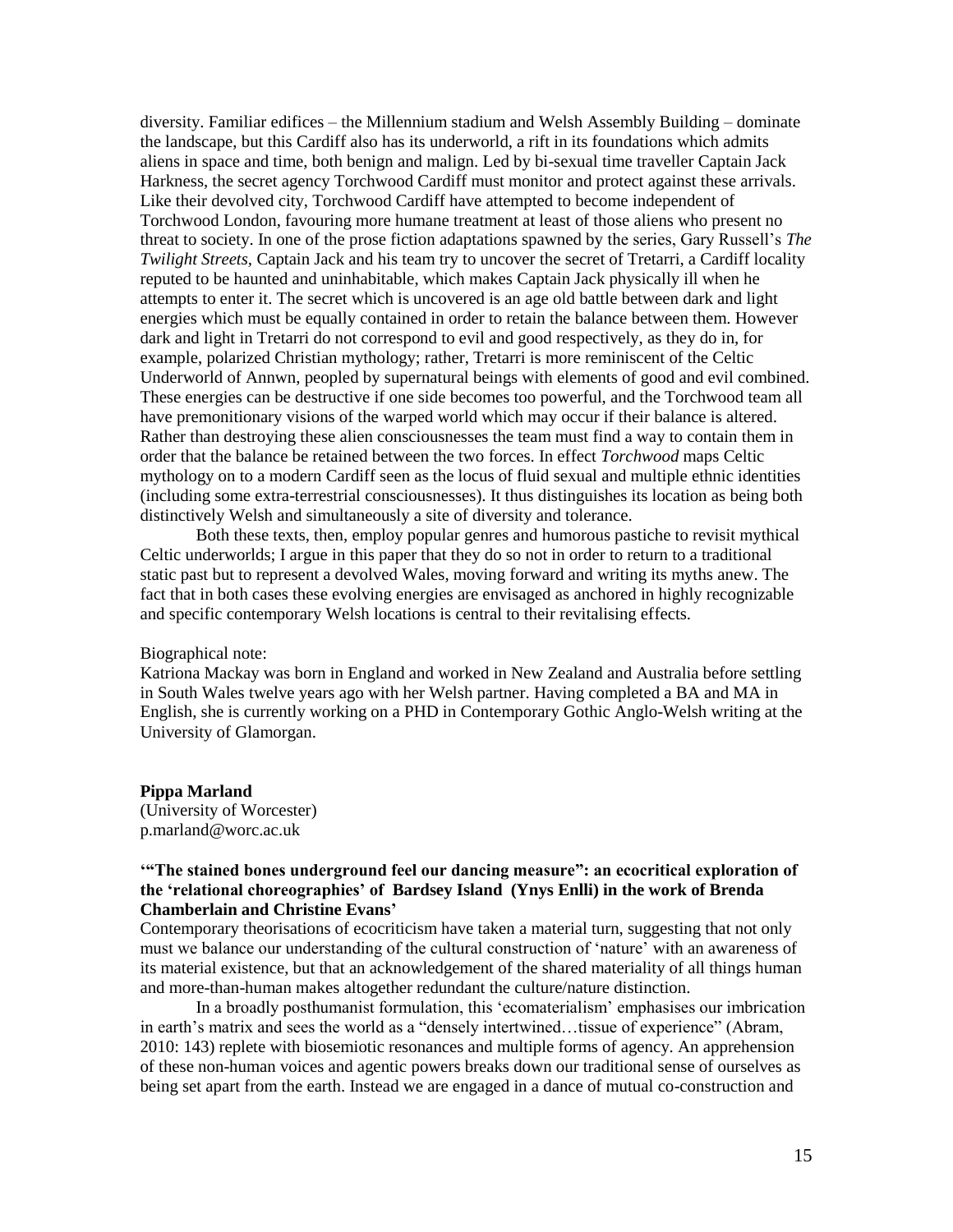becoming, and 'place', as the site of this interaction, is an atlas of these "relational choreographies" (Iovino, forthcoming 2012: 12).

This paper explores the presence of the material island in Brenda Chamberlain's *Tide Race* and Christine Evans' *Island of Dark Horses*, both of which take Bardsey Island (Ynys Enlli) as their subject. It looks at the ways in which these writers express their imbrication in the island space, their response to its vital materiality, and their alertness to its agency and myriad tongues.

It also rises to the challenge of taking an ecomaterialist perspective on the trope of the spiritual island itself, tracing the interweaving of this cultural – and ostensibly metaphysical construct with the materiality of the place. The legend that 20,000 saints are interred on the island (first expressed in the 12th century hagiography Vita S. Elgari), and the fact that the ground is "thick with bones" (Chamberlain, 1996: 26) point up the complex entanglement of Bardsey's textual and material heritage. For Evans, this textual heritage is enriched by the work of Chamberlain herself, and Island of Dark Horses (not least in 'Brenda and the Golden Snake') engages in a subtle dialogue with *Tide Race*.

Both writers evidence a strong sense of the dense intertwining of self and world and, to paraphrase Evans' poem for Chamberlain, fragments of their voyage go on singing in Bardsey's 'relational choreographies'.

#### Biographical note:

Pippa Marland is based at the University of Worcester and is writing an ecocritical PhD thesis on constructions of 'islandness' in literature from around the British and Irish archipelago. She has an article on Ecocriticism forthcoming this year for Blackwell online and is co-editing an issue of the journal *Green Letters* due for publication in 2014. She is also a reviewer for the journal *New Welsh Review*.

#### **Siriol McAvoy**

(Cardiff University) McAvoyS@cardiff.ac.uk

#### **'The Re-enchantment of Domestic Space in the Work of Lynette Roberts'**

Jed Esty claims that the contraction of the British Empire in the 1930s and 1940s occasioned a series of 'intellectual homecomings', whereby English writers and artists sought to reinvent national culture through an anthropological engagement with the local and particular. However, he neglects to explore the ways in which Welsh-identified modernists realised their own 'intellectual homecoming' through an engagement with 'meaningful time and bounded space'. I will attempt to redress this imbalance by focusing on the work of Argentinian-Welsh poet Lynette Roberts, written in and out of Llanybri during World War II.

Roberts uses the home as a means of exploring the gendered politics of localization and belonging. Like Virginia Woolf, she was aware of the interrelation of domestic space and wider socio-political structures. While Eliot, for Esty, sought to recapture the mystery once associated with the empire's fringes within a 'respiritualised core', Roberts re-enchants domestic space in order to effect the spiritual reinvention of Welsh society as a whole.

The cottage emerges as a ritual space in which the traditions that sustain and build up Welsh community and culture can be performed. Integrating the rhythm of the body into the body of the community, Roberts's domestic rites break down boundaries between self and community, public and private spaces. Like poetry, domestic ritual allows the exiled subject, following Heidegger, to 'dwell' authentically, and suggests the means by which civilization might be built up anew from the inside.

While the cottage is figured as a 'room of one's own' of the mind, a sanctified site of psychological resistance, Llanybri is evoked as a sacred text in which the unwritten history of an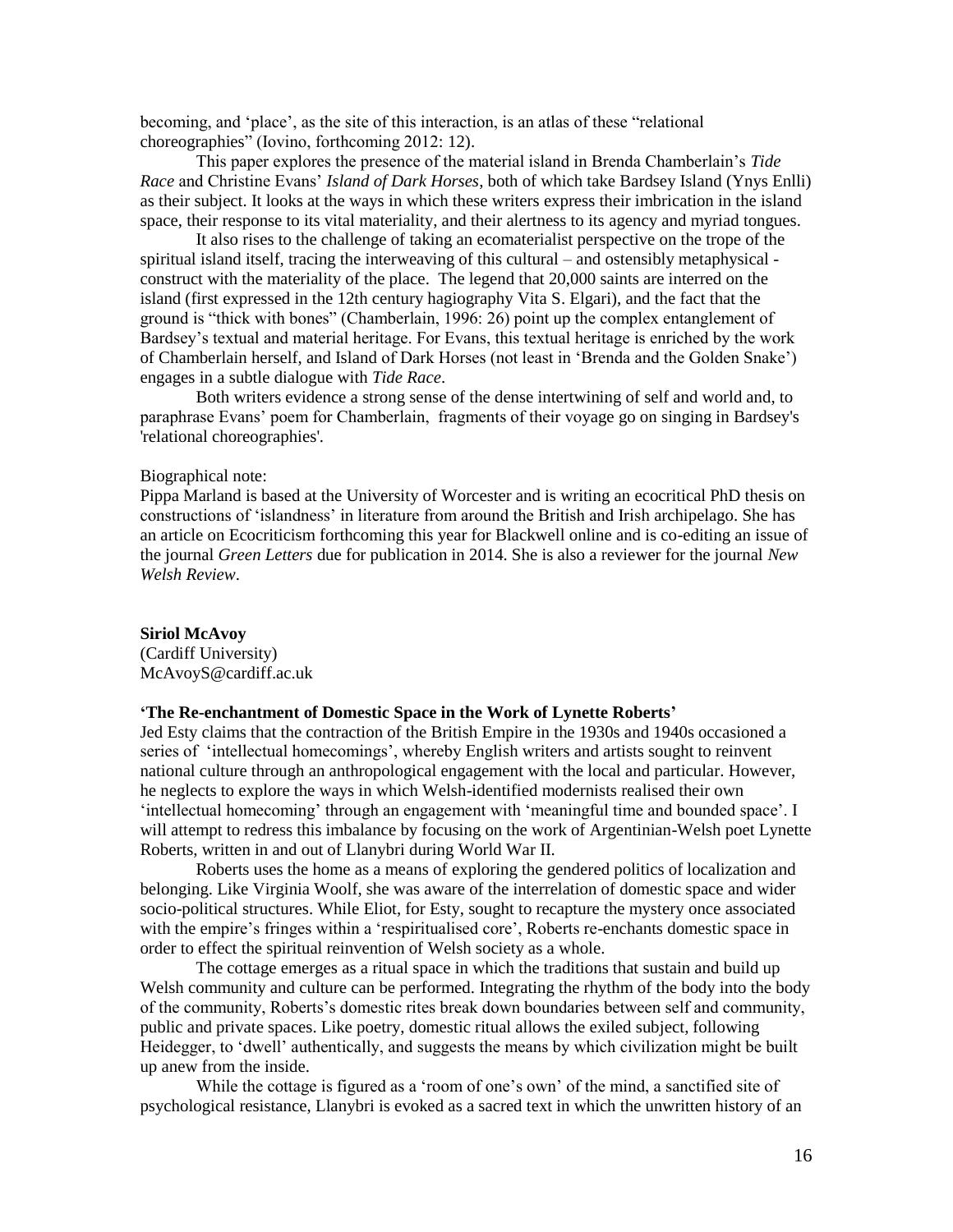emergent civilisation is inscribed. Through her re-enchantment of Welsh place and space, Roberts envisions a culture based on creation/craft, process, and flourishing – what Grace Jantzen terms 'natality' – as an alternative to one of individualism, war and death.

#### Biographical note:

Siriol McAvoy is currently in the third year of a PhD study at Cardiff University focusing on ritual, myth and medievalism in the work of Lynette Roberts and Virginia Woolf. She completed her undergraduate degree in English and French at Nottingham University in 2007. Compelled as much by modern French feminisms as by medieval texts, she went on to complete a Master's degree in medieval literature at Oxford before returning to Wales to carry out a doctoral project that drew together her disparate interests. These include Welsh modernisms, the legacy of the Arts and Crafts movement in Wales, spiritualism and mysticism, and the intersection of these themes with gender.

#### **Tomos Owen**

(Cardiff University) owenTL@cardiff.ac.uk

# **'Wales at Three Miles an Hour: W.H. Davies, Ernest Rhys and Walks through South Wales'**

'The solitary walker', argues Rebecca Solnit in *Wanderlust* (2002), her cultural history of walking, 'is in the world, but apart from it. Taking Solnit's suggestion as a point of departure, this paper follows the footsteps of two Welsh writers of the early twentieth century in their walks through South Wales. In particular, it pursues the question of walking in works by Ernest Rhys and W.H. Davies, both of whom produced book-length accounts of journeys on foot from one end of Wales to the other. As its title suggests, Rhys's *The South Wales Coast from Chepstow to Aberystwyth* (1911) moves on the East-West axis, setting off from the Gwent border country and venturing deeper into the West. By contrast, Davies's *A Poet's Pilgrimage* (1918) moves in the opposite direction, setting out from the West and moving back towards the border, where the book concludes with its narrator boarding a train – presumably back to London.

Solnit suspects that 'the mind, like the feet, works best at about three miles an hour. If so, then modern life is moving faster than the speed of thought, or thoughtfulness.' Pre-empting Solnit, Rhys's *The South Wales Coast* and Davies's *Poet's Pilgrimage* are formally and structurally conditioned by the speed and direction of the walker's gait. Rhys's walk moves at an ideal pace to encompass his view of Wales, topographically and culturally: it is a landscape redolent of literary and historical association. Davies, meanwhile, and in common with other works in his oeuvre, skirts around a Wales which retains its natural beauty but which also bears witness to an industrial, mechanised modernity. While Rhys's walk stitches together the stages of his journey into a fabric of cultural and even mythical allusion, Davies's Welsh identity is reliant on constantly remaining on the move; after all, a site of pilgrimage is a place of inspiration, but seldom a location in which to take up residence or lay down roots.

In the world but also apart from it, wondering and wandering, these two texts offer contrasting realisations of Wales through the practice and the literature of walking.

#### Biographical note

Tomos Owen is lecturer in English Literature at Cardiff University. He is currently working on a monograph on London-Welsh literary culture around the turn of the twentieth century. He has previously published on several aspects of this field, including the work of Arthur Machen, W.H. Davies, London Kelt newspaper and Caradoc Evans, as well as a book chapter on depictions of rioting in Welsh writing.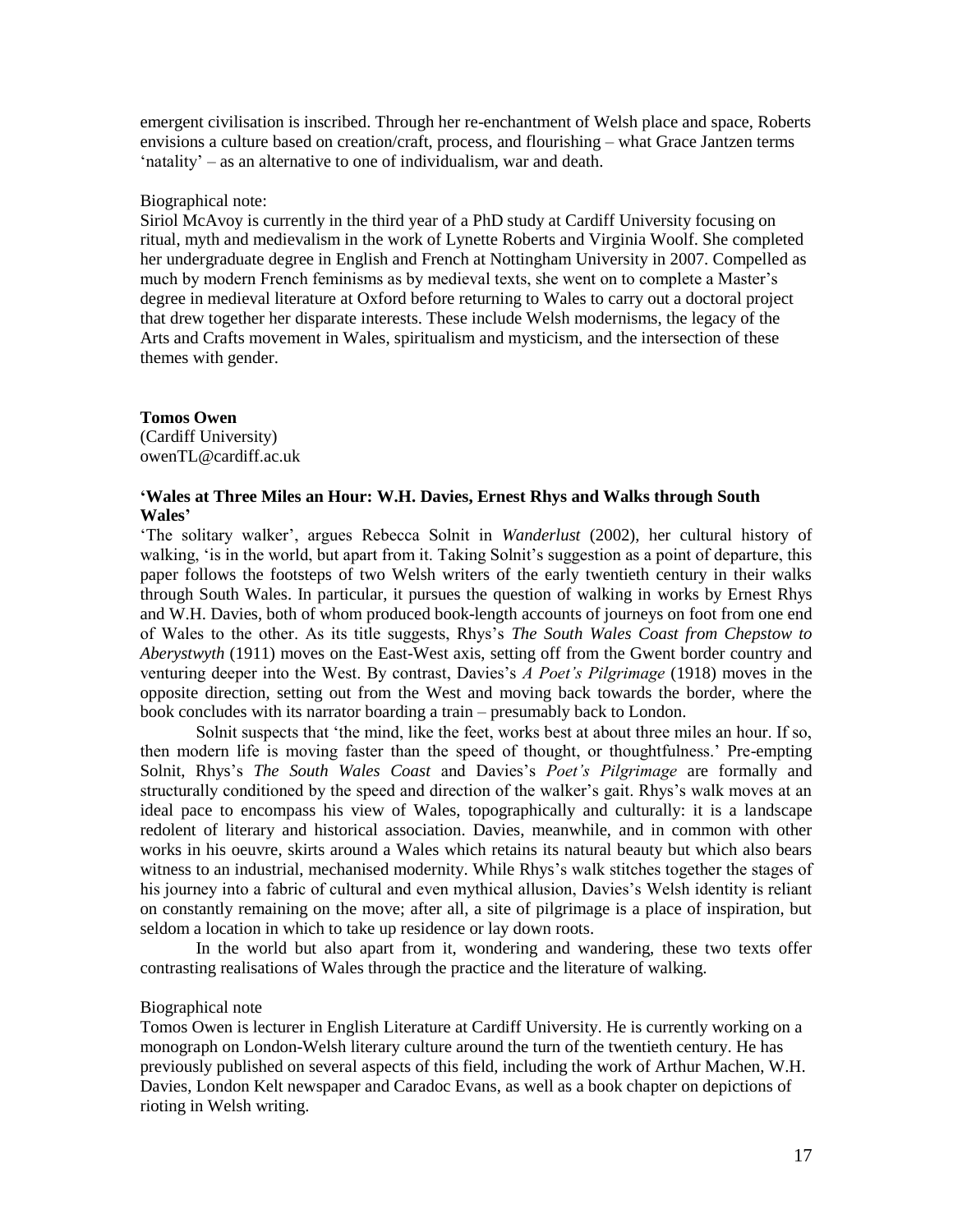# **LizaPenn-Thomas**

(Swansea University) L.PENN-THOMAS.405771@swansea.ac.uk

#### **'Underground - a dark and dangerous liminal place'**

When Richard Hughes was asked to write a drama for radio that could be performed through sound alone he chose to set his play in the pitch black of a mine. His seminal work Danger is still considered exemplary for its exploitation of the radio format and set the standard for many radio dramas to follow. This paper considers how the dark and dangerous place offered by the underground setting was utilised by writers to explore death in their contemporary context. Examining three productions, each breaking new ground in its medium, I will show how the prospect of imminent death presented a liminal moment where values were challenged, characters tested and faith questioned. Looking at the radio drama *Danger* (1924) by Richard Hughes, stage play *The Lamp* (1938) by Ken Etheridge and the film *Proud Valley* (1940) by Jack Jones, I shall also consider how the conditions of production shaped the possibilities offered by the underground space and how the performance 'space' itself offered new opportunities for the writers to explore universal truths for a wide audience through an essentially Welsh setting.

#### Biographical note:

In 4th year of part-time PhD in English within CREW at Swansea University under the supervision of Dr Daniel Williams. My PhD examines the idea of 'Theatres of Nation in Wales and Ireland 1900-1945'. It aims to interrogate the assumption that Wales had no theatre tradition prior to the 1950's. My research explores the ways in which a thriving amateur scene facilitated artistic freedom allowing theatrical performance to become a physical and imaginative space in which dominant culture could be challenged or subverted. I am focusing in particular on the employment of a symbolic non-realist genre, as epitomised by writers Richard Hughes, Ken Etheridge and Vernon Watkins, whose experimental works draw comparison with the writings of early C20th Irish dramatists

# **Catherine Phelps and Alyce von Rothkirch**

(Cardiff University) & (Swansea University) PhelpsCM1@cardiff.ac.uk; a.v.von.rothkirch@swansea.ac.uk

#### **'Welsh Crime Scenes: Mapping Welsh Crime Fiction'**

Wales is not usually thought of as having produced much crime writing, but a considerable amount of crime fiction (incl. thrillers) have been set in Wales and/or were written by Welsh writers. Writers have often had particular agendas when setting their crime novels in Wales, for instance by adding a dash of the exotic by setting a novel written in an established genre in a 'Celtic' environment for the sake of variety and sales, the subversion of those often very Anglocentric and American-centric conventions by a Welsh setting or an equally subversive attempt to uncover hidden evil beneath tranquil rural landscapes. We are going to investigate the importance of location in a large sample of Welsh crime novels and stories from the 1920s to the present day. Using a distant reading approach, we will attempt to produce a map of 'Welsh crime scenes', attempting to answer questions arising from the potential discovery of patterns such as whether female writers choose different settings (and therefore have different agendas) to male writers, whether some locations are identified with particular types of crime etc. We will also use a more traditional close reading approach of selected texts to examine the interrelationship between place, language and the genre conventions of crime fiction.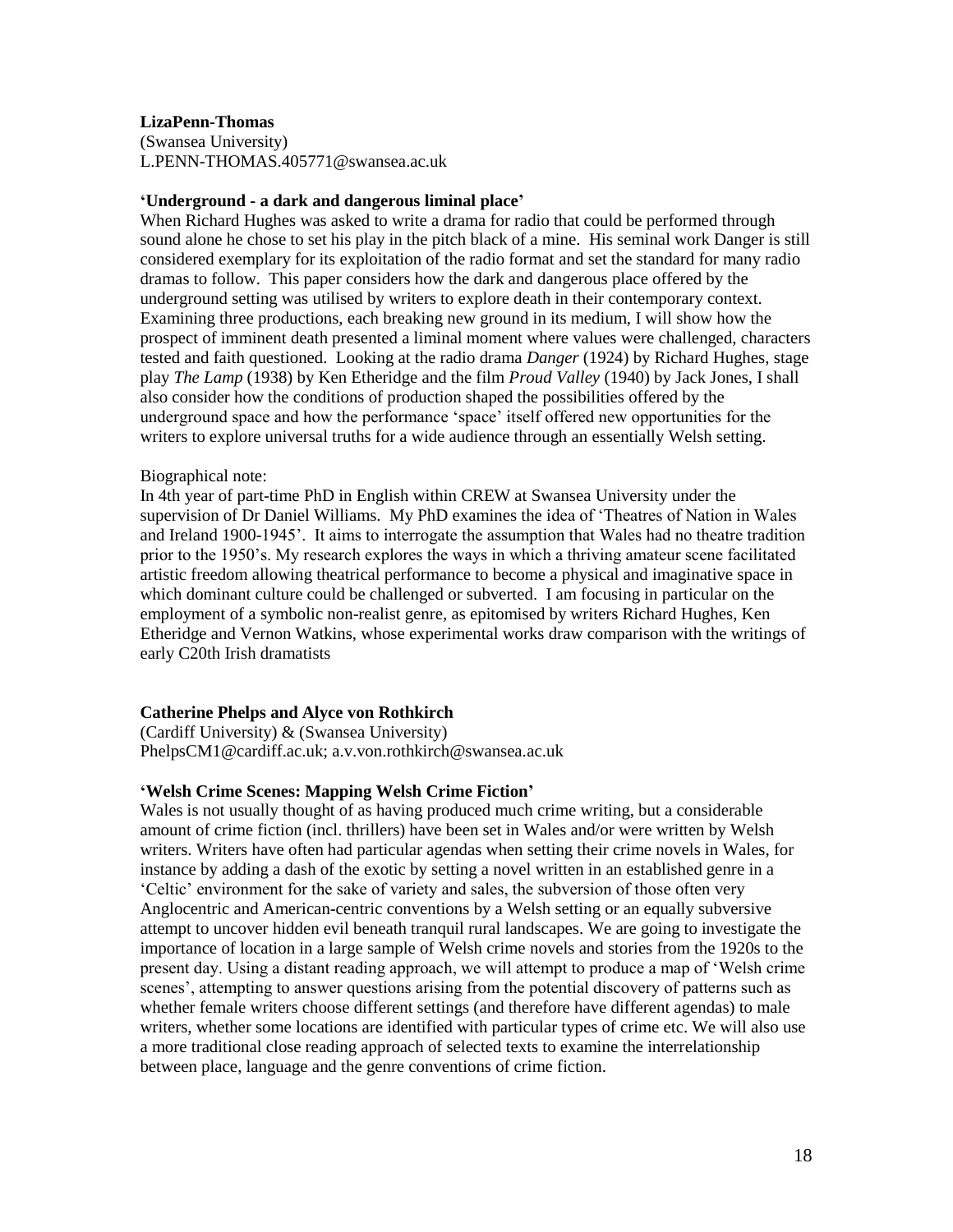Biographical notes:

Catherine Phelps is in the final stages of a PhD and has edited and contributed to the forthcoming publication, *Crime Fiction in the City: Capital Crimes*.

Alyce von Rothkirch is a lecturer at Swansea University. She is a member of CREW and is currently writing a book on the Welsh dramatist J.O. Francis.

#### **Bronwen Price**

(Literature Wales) bronwen@literaturewales.org

#### **'Literary Tourism'**

Since 2008, Literature Wales, the National Company for the development of literature in Wales, has delivered an annual programme of literary tours. Whilst the original emphasis was on roll-on, roll-off coach visits to the places in which Welsh writers (mainly now deceased) lived, the nature of experiencing place has become increasingly central to the tours. By climbing, ambling, trotting, cycling, sailing, railing and rowing through landscapes of biographical and fictional dwelling, the intimacy of visitor engagement with place and word is stronger. Crucially, these experiences illuminate the interconnectivity of the writers, their literatures and their lives, enabling a re-examination of literary meaning and often leading to revised or intensified reader understandings. Increasingly our literary tours have explored the works and lives of living writers, in person.

This application of phenomenological literary theory in a public setting has academic significance and is ripe for critical analysis. How are readers' understandings affected by places visited? What is the subsequent impact on local communities and their perception of home? How can literary tours offer genuine and individually reflexive rather than idealised, manufactured and uniform experiences? Does place always mould and inspire writers, and how can the complexity and diversity of this process be even more effectively tapped into? I will present these questions in the context of Literature Wales' past five seasons of literary tours, offering a starting point for further critical analysis. The paper will culminate with the launch of Literature Wales' 2013 Literary Tourism Events programme.

Biographical note:

Dr Bronwen Price is Project Manager for Literature Wales and co-ordinates their literary tourism activities. Her PhD in Archaeology from Cardiff University focused on liminality and rites of passage in prehistoric Wales and Ireland.

# **Gwyneth TysonRoberts**

(Aberystwyth University) gtr5@aber.ac.uk

#### **'"The fair sequester'd vale": Jane Williams (Ysgafell)'s early poems of place'**

This paper considers two poems by Jane Williams (Ysgafell) (1806-85) from her first collection, Miscellaneous Poems (published in 1824, when she was eighteen), whose subjects are located in the area of Breconshire in which she was living at the time. While the poems employ tropes which had featured prominently in earlier English poetry - the decline of grandeur and the comparison of human life to a river, respectively - and while they show the influence of major works of the eighteenth-century literary canon (especially Gray), it is their use of very specific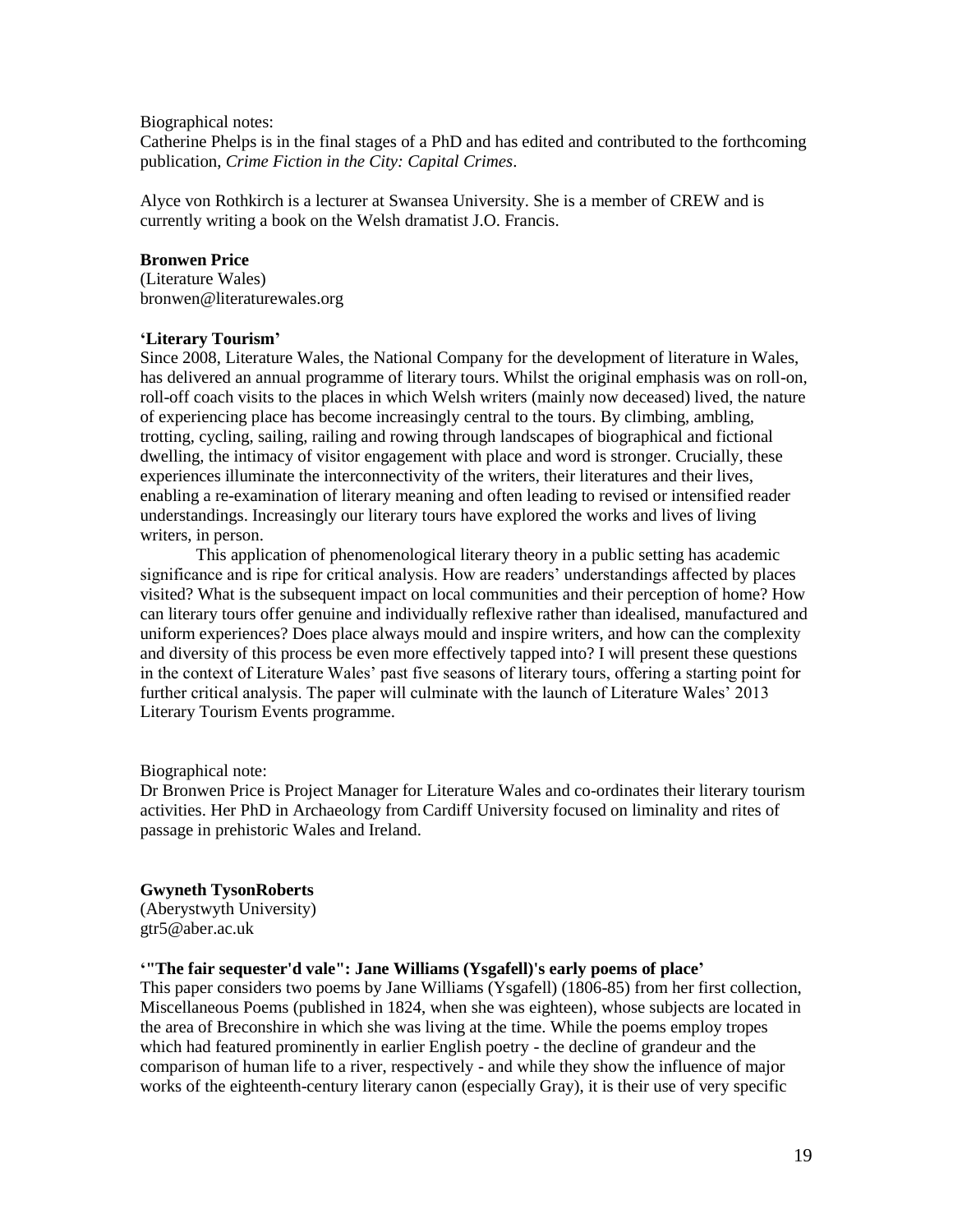and local geographical references that transforms them from the purely generic into works at once more complex and more interesting.

The paper locates the poems in their geographical, biographical and historical contexts, arguing that at the time they were written Williams's life and family background had been characterised by multiple crossings and re-crossings of boundaries and borders - geographical, national, social, linguistic and financial - and that her decision to embed the poems in the Welsh landscape around her should be seen not only as an appropriation of topographical features for literary purposes, and as a literary response to the constraints of her personal situation at the time they were written, but as an assertion of her identity as a writer.

#### Biographical note:

Gwyneth Tyson Roberts has worked as a teacher and lecturer in Baghdad, Lisbon and London, and is the author of *The Language of the Blue Books: Wales and Colonial Prejudice* (re-issued in 2011). She is currently engaged in research at Aberystwyth University on the writing of Jane Williams (Ysgafell) in relation to nineteenth-century Welsh identity.

#### **SallyRoberts Jones**

(Independent) srjones@alunbooks.co.uk

#### **'A Sense of Place: Regional or Universal ?'**

`It is our hope that … the present Report may prompt teachers of English in Wales … to look more sympathetically at the "literature of place" as a theme which is particularly relevant and rewarding in the context of education in contemporary Wales. It is a prospect which holds several important implications for the cultural life of our country … ` (Meic Stephens, Preface to *The Literature of Wales in Secondary Schools*)

Circa 1984, the Scottish Office published an official report on the teaching of Scottish literature in secondary schools. This came to the attention of Sam Adams, who persuaded the Welsh Office to sponsor a similar project in Wales, handing the work of research to the English Language Section of Yr Academi Gymreig.

The Project Group`s report was published by the Welsh Office in 1989, as The Literature of Wales in Secondary Schools. Generally it made little impact, but there were at least two published responses, the second of which, an article in Planet by Dr, John Pikoulis, `The Ideology of "Anglo-Welsh"` will be considered here.. The article was seriously critical of the ideas underlying the choice of `place` as a theme for the report and what he saw as an abandonment of quality for something much more cosy and homespun.

This viewpoint is not unique, but it is important, and this paper will consider what that means, in setting `regional` against `universal`. There is, too, a further question to be explored: is the literature of Wales in English simply a local branch of the literature of England or is it part of a separate national literature, minor perhaps, but valid in its own right, one for which the concept of `place` is central, not just a picturesque element in the particular poem or story ?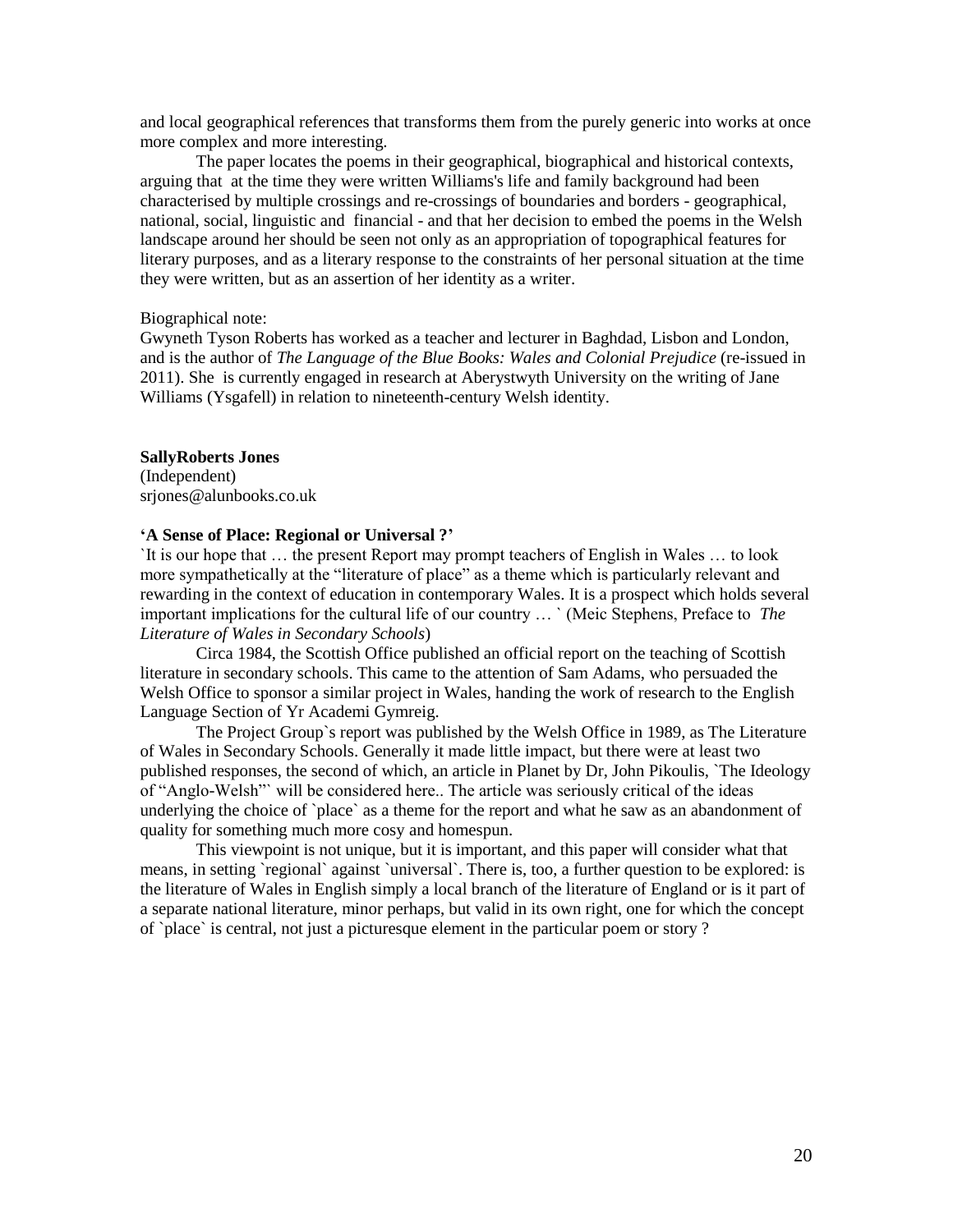## **EmmaSchofield** (Cardiff University) SchofieldEL1@cardiff.ac.uk

# **'"The things I ought to have been": Escaping Nostalgia and Seeking a New Place in 1990's Anglophone Welsh Writing'**

'I often think about the things I ought to have been… rather than what I am' declares the protagonist in Clare Morgan's 1996 short story 'Vertigo'. This sentiment reflects the difficulties faced by a nation searching for identity both geographically and politically in pre-devolution Wales.

Having failed to secure devolution in a referendum in 1979, Wales witnessed its sense of national identity descend into confusion, further compounded by industrial decline in the 1980s. Such decline was a heavy blow not only economically, but geographically, as the scars of industry marked the Welsh landscape. Industrial decline also heralded a pivotal moment for Anglophone Welsh writing. As the landscape altered dramatically and political uncertainty dominated the dawn of the 1990s, Anglophone Welsh writers sought to avoid nostalgia. Instead, while approaching a second referendum on devolution, authors engaged with the post-industrial spaces of Wales.

Examining these images of post-industrial Wales, this paper will explore the processes through which Wales rebuilt its sense of place and identity in the years prior to the 1997 referendum. Through analysis of fiction by authors including Glenda Beagan, Sian James and Mike Jenkins I will argue that this period was one of reconciliation between place, politics and literature in Wales. Building on my current PhD research into the impact of devolution on Anglophone Welsh writing, I will seek to demonstrate that these connections proved vital in presenting images of contemporary Welsh landscapes recognisable to readers. Furthermore, the ability to move beyond nostalgia for the past, instilled hope for the future. My paper will, therefore, argue that literary connections to place played a significant role in guiding Wales towards devolution and a renewed sense of identity.

#### Biographical note:

I am a PhD student at Cardiff University and the proposal is based on my ongoing research into the relation between place, identity and politics in Anglophone Welsh writing in light of devolution in Wales.

**Lisa Sheppard** (Cardiff University) SheppardLC@cardiff.ac.uk

# **''Pulling Pints and Pulling Punches? The Pubs of Contemporary Welsh Fiction and Improving Linguistic, Cultural and Gender Relations''**

My paper will examine the portrayal of pubs and drinking culture in the contemporary fiction of south Wales, arguing that the establishments described are often figured as sites where the linguistic and cultural tensions of Wales find expression. Drawing on the work of Ceridwen Lloyd Morgan (2011) and Kirsti Bohata (2004), it will begin by defining the Welsh pub itself as a culturally contentious space which is, in the Welsh imagination, arguably built upon linguistic, cultural and gender biases. Subsequently, it will examine how these tensions are addressed anew in the pubs depicted in the contemporary novels of south Wales, mainly through analysing the interesting relationship that develops between the Welsh and English languages in these establishments, whilst also paying some attention to subverted gender roles here too. The research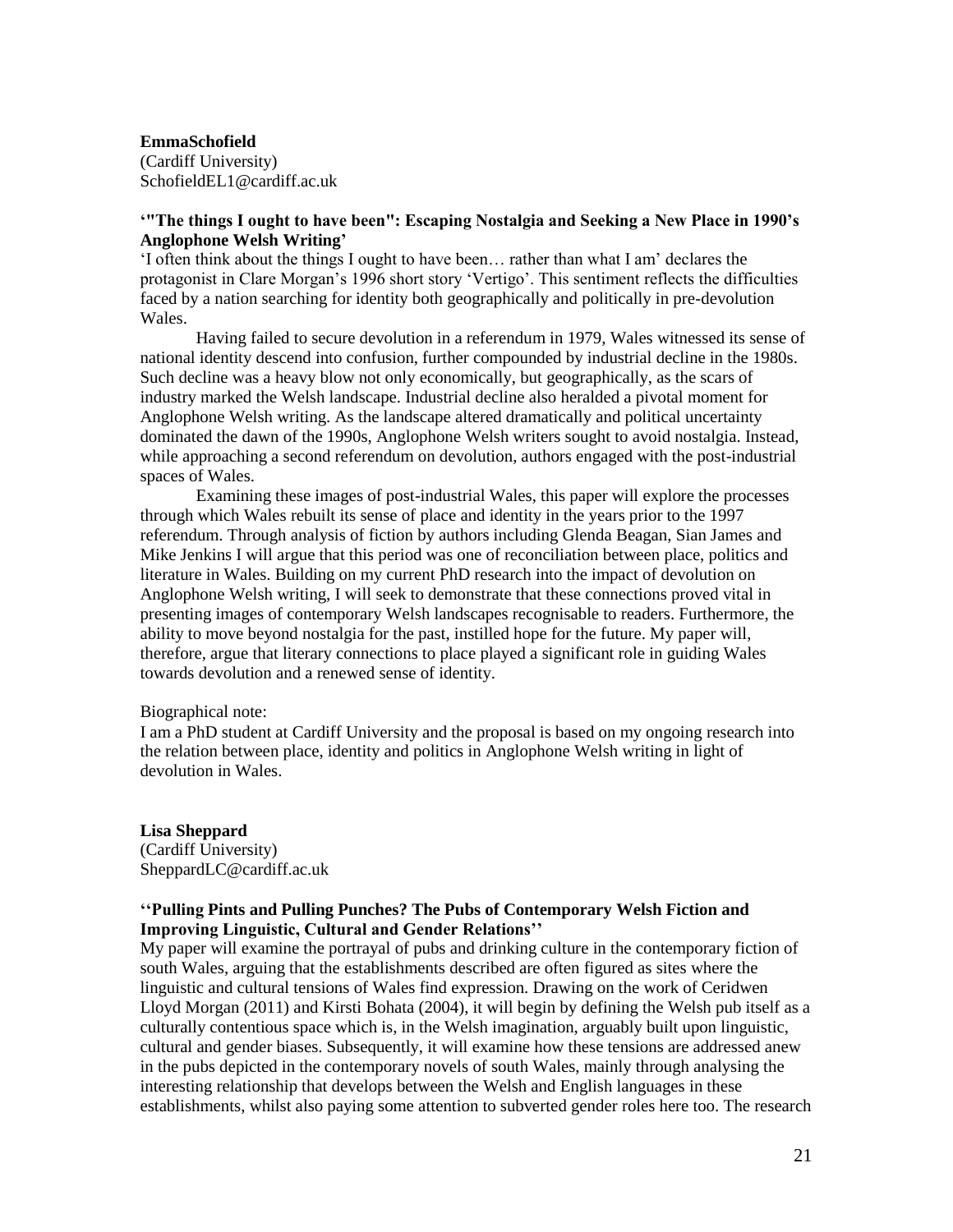will draw examples from *The Book of Idiots* (2012) by Christopher Meredith, *Random Deaths and Custard* (2007) by Catrin Dafydd and *Cardiff D*ead (2001) by John Williams, and, timeallowing, will make comparisons with Welsh-language texts such as *Y Tiwniwr Piano* (The Piano Tuner - 2009), also by Dafydd, and *Ffydd Gobaith Cariad* (Faith Hope Love - 2006) by Llwyd Owen. The interpretation will use these examples to demonstrate how linguistic and cultural tensions are addressed in ways that attempt to give voice to both sides of the divide. Drawing upon this, as well as the texts' destabilising of gender roles and Diarmait Mac Giolla Chriost's work (2007) on the importance of the pub to the linguistic and social make-up of a particular place, I will conclude by suggesting why it is that the pub is at the forefront of the society depicted in Wales' contemporary fiction.

#### Biographical note:

Lisa Sheppard hails from Port Talbot, but now lives in Cardiff. After studying for a BA in English Literature and Welsh and an MPhil in Creative and Critical Writing at Cardiff University, she returned in 2011 as a President's Research Scholar to begin a PhD. Supervised by Professor Katie Gramich and Dr Simon Brooks, her doctoral research examines the portrayal of ethnic, racial and linguistic minorities in the contemporary Welsh- and English-language fiction of South Wales. She has presented papers based on her masters and doctoral research at conferences such as 'Multiculturalisms: Theories and Practice' at Gregynog in May 2012 and 'Cyfrwng' at Swansea University in July 2012 and is a regular contributor to the Welsh-language arts magazine, *Tu Chwith*. In October 2012, along with other post-graduate students at Cardiff she organised the 'Connecting Interculturalism Cymru' conference and set up a related network for the sharing of information and best practice amongst academics and practitioners working in the field of multiculturalism.

#### **Rita Singer**

(Leipzig University) rsinger@rz.uni-leipzig.de

### **'Bicultural Geographies: Narrating Anglo-Welsh Identities in the Novels of Allen Raine'**

Around the turn of the nineteenth to the twentieth century, Anne Adaliza Puddicombe (1836- 1908) from Newcastle Emlyn rose to international fame under her pseudonym Allen Raine as one of the four most widely published authors of her time. Even with her popularity, the predictability of her stories and idiosyncratic portrayal of rural characters attracted much disparaging criticism almost from the start. However, Raine's strategic employment of geography as a narrative device for the portrayal of an inherently bicultural Victorian Wales has gone entirely unnoticed. Despite her focus on Ceredigion, the sum of Raine's settings classify as border areas. In the first and most concrete category of border narratives, Raine explores the effects of national borders. Owing to her focus on the Anglicising effects on the gwerin, this border-crossing frequently relates, but is not limited to migration between a rural Wales and urban England. In the second type of dividing spaces, shore dwelling or lives spent on the sea draw attention to the geographical equivalents of social spaces as they represent means of inclusion into and exclusion from life in a community. In these instances, Raine uses naturally existing border features to convey the invisible and artificially created boundaries of society between a Welsh-speaking peasantry and the Anglophone gentry. The third border experience concerns the correlation between time and space. This category illustrates the conflicts that arise from crossing the invisible border between a rural Wales that signifies the connection of the gwerin to their quasi-mythological past and the urban, industrial, Anglicized Wales that represents the future of the national community and addresses the potential danger of losing one's cultural heritage. Therefore, it can be argued that Raine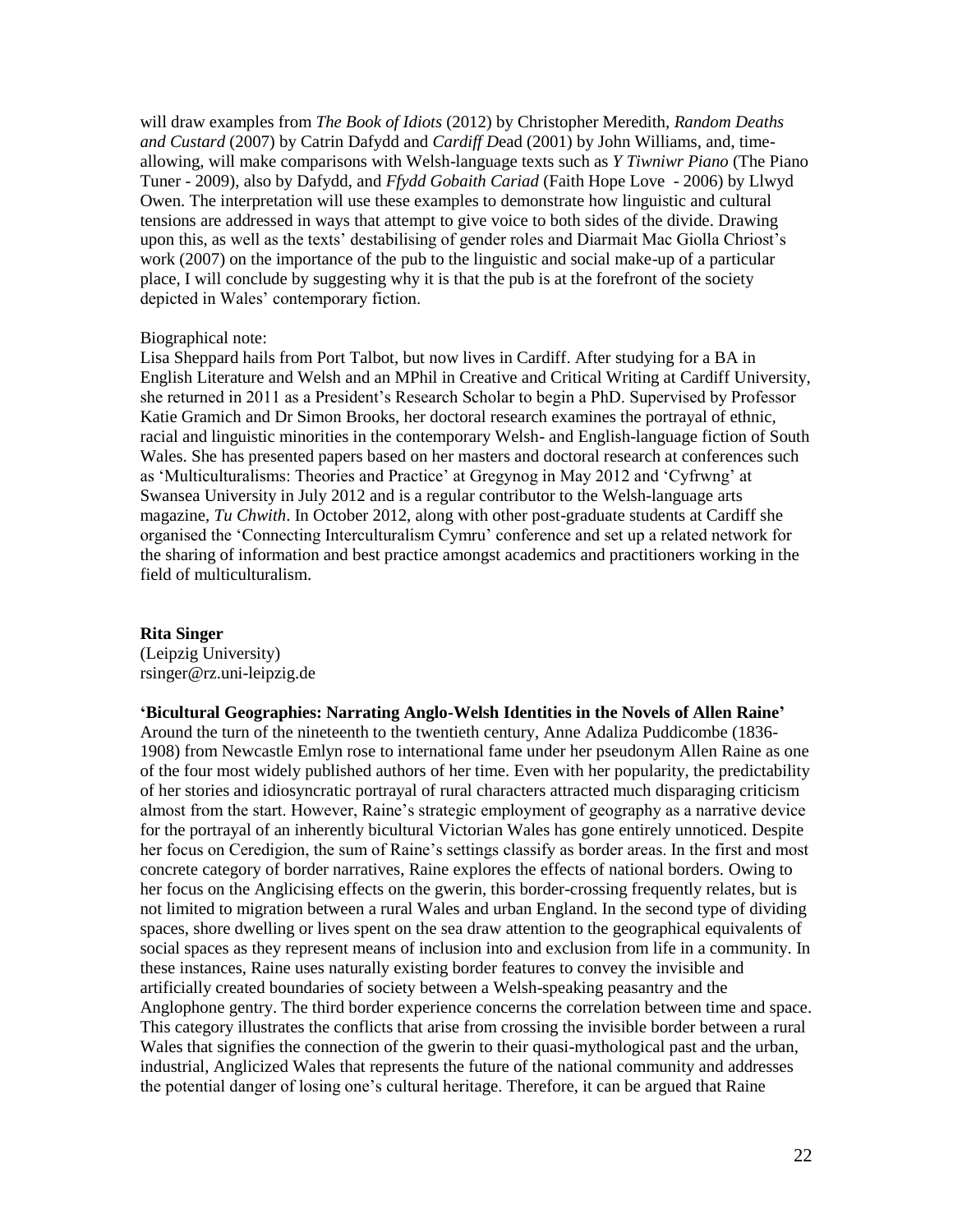counter-balances her formulaic plots and simplistic characters with a consistent relation of Anglo-Welsh identities to threshold geographies.

#### Biographical note:

Rita Singer has studied British Literature and Cultural Studies at the University of Leipzig and recently submitted her doctoral thesis on the subject "Re-inventing the Gwerin: Anglo-Welsh Identities in Fiction and Non-Fiction, 1847-1914". In the past, she has presented papers about authors from Victorian Wales, such as Louisa Matilda Spooner and Elizabeth Amy Dillwyn. Currently, Rita teaches English Literature and Cultural Studies at undergraduate and postgraduate level in Leipzig. In her free-time, she has a keen interest in photography, silent film and playing the ukulele.

# **Paul Vigor**

(Independent) phvigor@oxeymarsh.wanadoo.co.uk

#### **'"… drums, drums in the deep": A literary archaeology of a fantasy war'**

For more than seventy years, scholars of English Literature have struggled to comprehend J.R.R. Tolkien's two, influential fantasy walking sagas, *The Hobbit* and *The Lord of the Rings*. Since 2005 I have been applying historical and archaeological landscape investigation techniques to the places and topographies as described - in almost photographic detail - in Tolkien's Hobbit tales.

# Biographical note:

Paul Vigor is, currently, an independent historical and archaeological researcher. He read History at the University of Exeter, and Industrial Archaeology at the Ironbridge Institute, University of Birmingham. In 1997 he received two national fieldwork awards from the Association for Industrial Archaeology.

### **Diana Wallace**

(University of Glamorgan) dwallace@glam.ac.uk

# **'Figures in a Landscape: Place, Gender and History in the Fiction of Hilda Vaughan'**

The fiction of Hilda Vaughan is notably rooted in a sense of place, specifically in the Radnorshire-Breconshire border where she grew up. Her novels frequently open with a scene which places a figure in a landscape in order to foreground the relationship between identity and place and key issues of property, ownership and inheritance. The Battle to the Weak (1925) opens with a view of hillside and valley and John Bevan on horseback glancing at 'My farm', 'My stock', 'My house' and reflecting that 'She is being my missus too' (4). *Here are Lovers* (1926) opens with the Squire's daughter Laetitia Wingfield leaning on the balustrade outside 'her father's house' looking out over 'his country'(1). The opening chapter of *The Soldier and the Gentlewoman* (1932) depicts the English Dick Einion-Thomas climbing an ancient burial place to take his first look at the Welsh estate, Plâs Einion, he has just inherited. The novel ends, after his death, with his sister-in-law climbing the same 'tump' and looking at the same view. *Harvest Home* (1936) similarly opens with Daniel Hafod riding home from England to the 'Great House' of which he is now 'Master': '"Mine", said Daniel to himself, as his gaze travelled from the sturdy old mansion over the whitewashed barns and stables clustering around the fold behind it' (13). And it ends, after Daniel's death, with his cousin, Dan the sailor, walking the same road and looking at the same scene which now belongs to him. This paper will draw on the work of